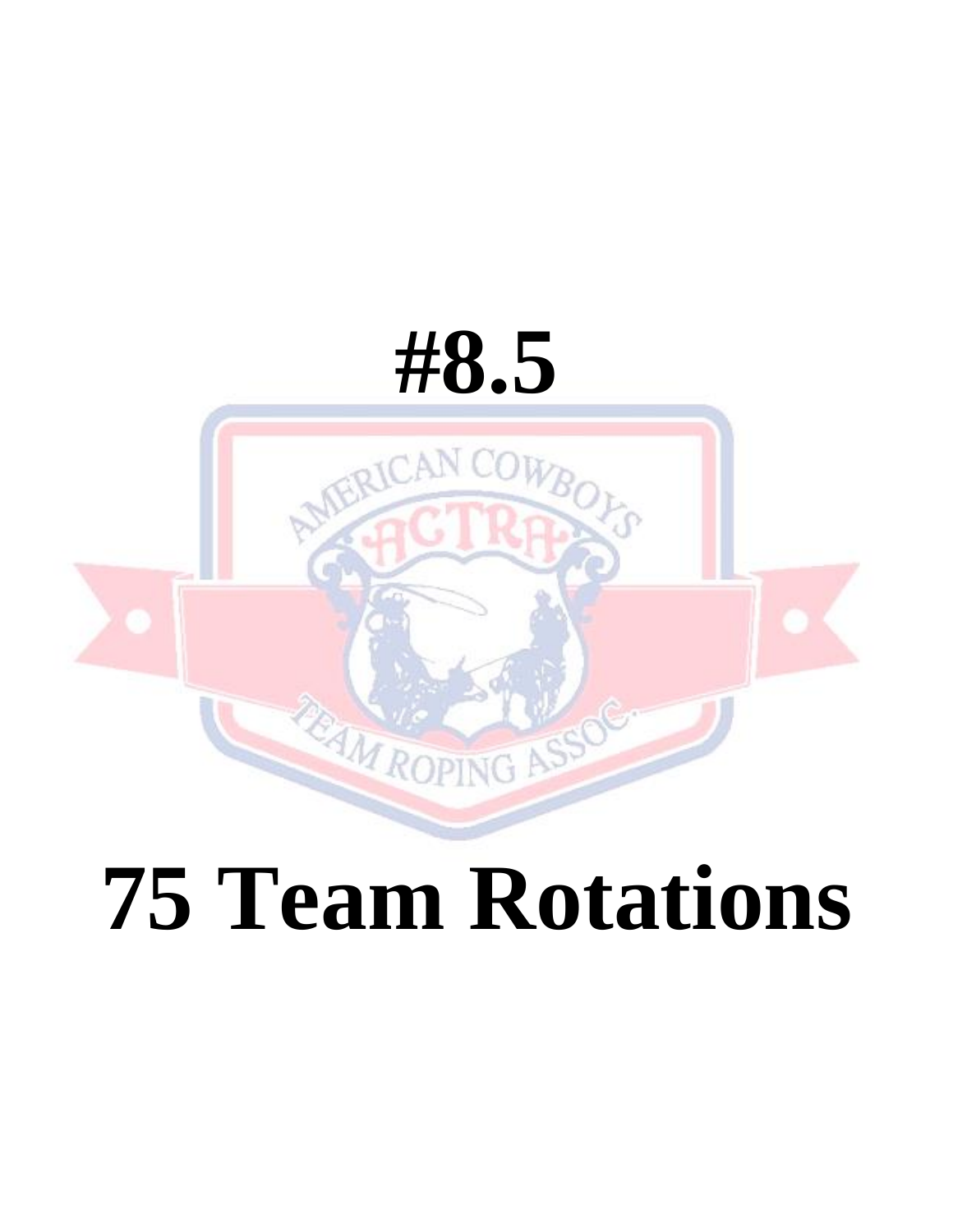# 2021 Wrangler/Professional's Choice ACTRA National Finals Participants Listing

Events Included:

**#8 1/2**

# **Total Teams in Event(s):** 259

#### Anival Guerrero: (#4.5 header, #5 heeler)

#8 1/2, Heeling for Blair Wheatley (3.5) . Team 33, Rotation 1.

#8 1/2, Heeling for Colt Cowden (3.5) . Team 99, Rotation 2.

#8 1/2, Heeling for Eli Green (3.5) . Team 199, Rotation 3.

#8 1/2, Heeling for JT Bradley (3.5). Team 247, Rotation 3.

#### **Annie Quinn Barney:** (#2 header, #2 heeler)

#8 1/2, Heading for Chad McDaniel (5) . Team 20, Rotation 1.

#8 1/2, Heading for Jason Duby (6) . Team 111, Rotation 2.

#8 1/2, Heading for Quade Patzke (5.5) . Team 151, Rotation 3.

#### **Anselmo Ramirez:** (#4 header, #5 heeler)

#8 1/2, Heeling for McKenna Wood (2.5) . Team 92, Rotation 2.

#8 1/2, Heeling for Joseph Rossi (3.5) . Team 232, Rotation 3.

#### **Asher Freeman:** (#4 header, #5.5 heeler)

#8 1/2, Heeling for Colby Scott Smith (3) . Team 65, Rotation 1.

#8 1/2, Heeling for Sammy Jo Duby (3) . Team 147, Rotation 2.

#8 1/2, Heeling for Denton Williams (3) . Team 194, Rotation 3.

#8 1/2, Heeling for Bailey Kretschmer (3) . Team 249, Rotation 3.

#### **Bailey Kretschmer:** (#3 header, #2 heeler)

#8 1/2, Heading for Mike Johns (5) . Team 26, Rotation 1.

#8 1/2, Heading for Asher Freeman (5.5) . Team 249, Rotation 3.

#### **Bill Finks:** (#4.5 header, #6 heeler)

#8 1/2, Heeling for Kameron VanWinkle (2.5) . Team 22, Rotation 1.

#8 1/2, Heeling for Justin Weber (2.5) . Team 75, Rotation 1.

#8 1/2, Heeling for Brad McGilchrist (2.5) . Team 124, Rotation 2.

#8 1/2, Heeling for Ken DeWitt (2.5) . Team 248, Rotation 3.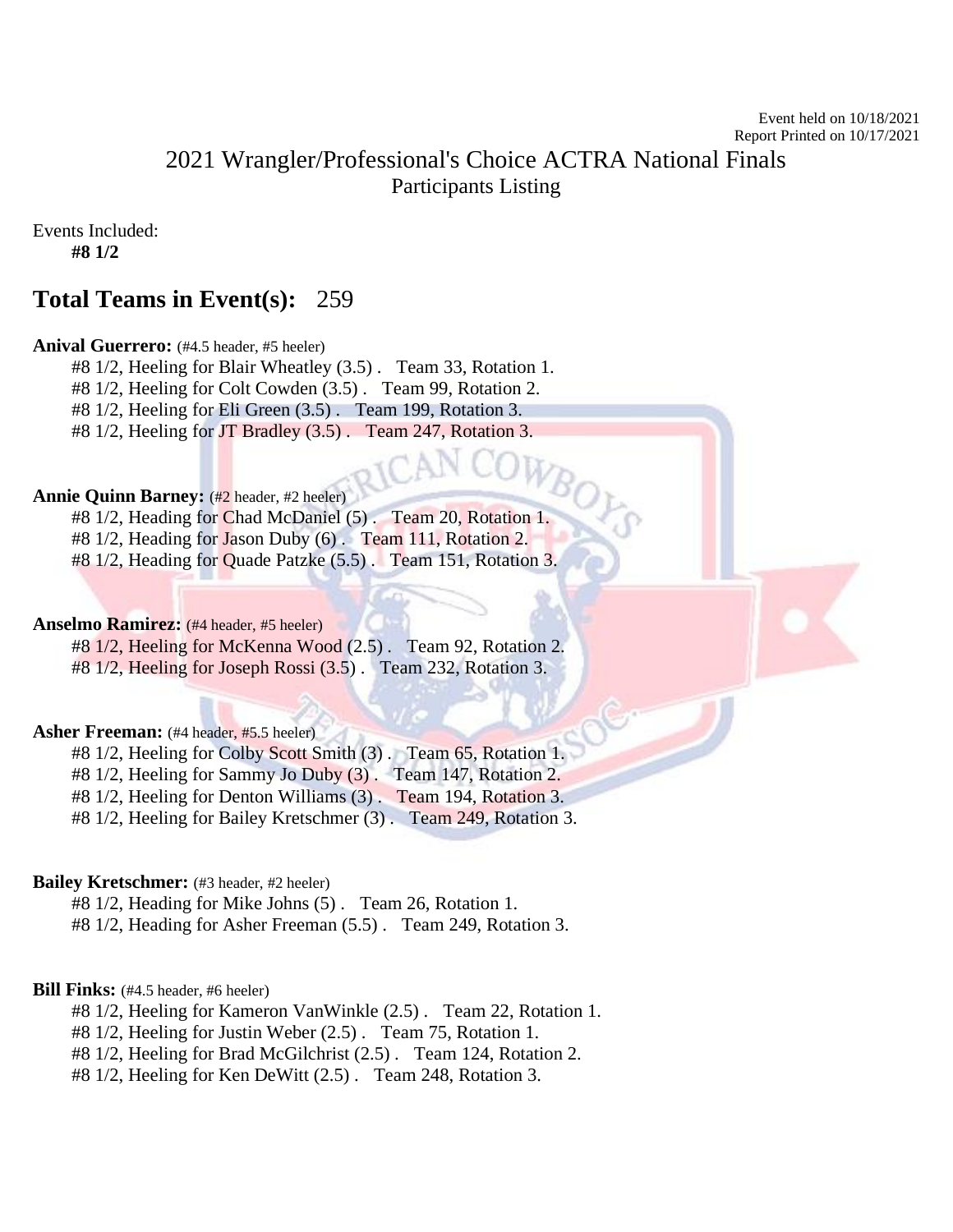**Billy Porter:** (#2 header, #2 heeler) #8 1/2, Heeling for Bo Beam (4) . Team 36, Rotation 1.

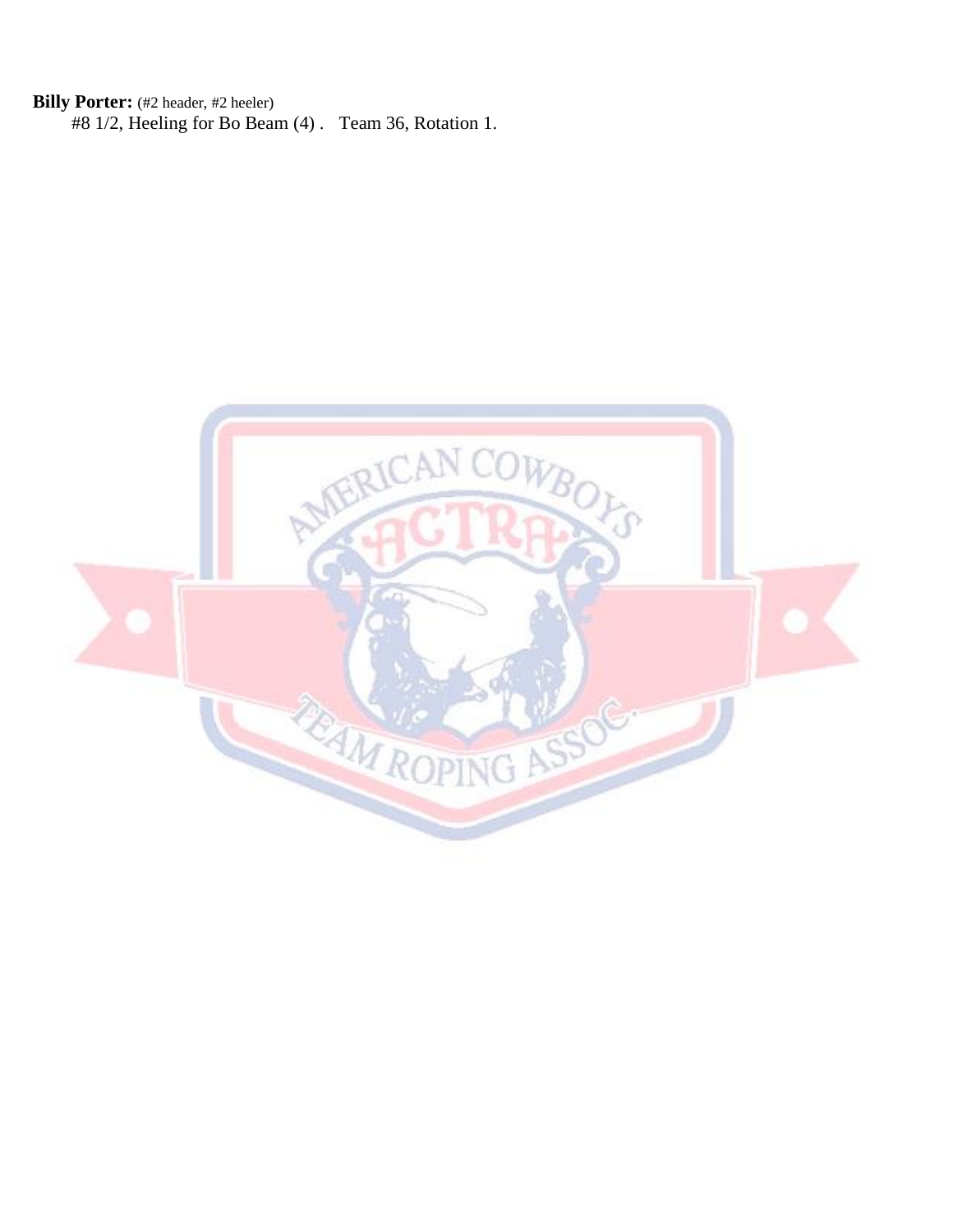#### **Blair Wheatley:** (#3.5 header, #4 heeler)

#8 1/2, Heading for Anival Guerrero (5) . Team 33, Rotation 1.

#### **Blake VanStavern:** (#3 header, #2.5 heeler)

#8 1/2, Heading for Noah Williams (4.5) . Team 16, Rotation 1.

#8 1/2, Heading for Dusty Bravos (5.5) . Team 74, Rotation 1.

#8 1/2, Heading for Ryan Fowler (4) . Team 132, Rotation 2.

#8 1/2, Heading for Will Cowden (5) . Team 192, Rotation 3.

#### **Bo Beam:** (#4 header, #4.5 heeler)

#8 1/2, Heading for Billy Porter (2) . Team 36, Rotation 1. #8 1/2, Heeling for Bronc Rowland (3) . Team 228, Rotation 3.

# **Bobby Roberts:** (#4 header, #4.5 heeler)

#8 1/2, Heeling for Tristan Luther (4) . Team 30, Rotation 1. #8 1/2, Heeling for Zane Denio (3.5) . Team 130, Rotation 2. #8 1/2, Heeling for McKennan Buckner (4) . Team 182, Rotation 3. #8 1/2, Heeling for Steve Smith (4) . Team 211, Rotation 3.

#### **Bodi Dodds:** (#4 header, #4 heeler)

#8 1/2, Heading for Cole Dodds (4) . Team 154, Rotation 3. #8 1/2, Heading for Jeff Sparrowk (4) . Team 200, Rotation 3.

#### Brad McGilchrist: (#2.5 header, #2.5 heeler)

#8 1/2, Heading for Dusty Bravos (5.5) . Team 6, Rotation 1. #8 1/2, Heading for Justin Stacy (3) . Team 62, Rotation 1.

#8 1/2, Heading for Bill Finks (6) . Team 124, Rotation 2.

#### **Brayden Grashuis:** (#3 header, #3 heeler)

#8 1/2, Heading for Garrett Jepson (5) . Team 47, Rotation 1.

#8 1/2, Heading for Noah Williams (4.5) . Team 196, Rotation 3.

#### **Brayden Schmidt:** (#4.5 header, #5.5 heeler)

#8 1/2, Heeling for Rylee George (3) . Team 10, Rotation 1.

#8 1/2, Heeling for Marcus Marriott (3) . Team 51, Rotation 1.

#8 1/2, Heeling for Sammy Jo Duby (3) . Team 96, Rotation 2.

#8 1/2, Heeling for Mason McDaniel (3) . Team 152, Rotation 3.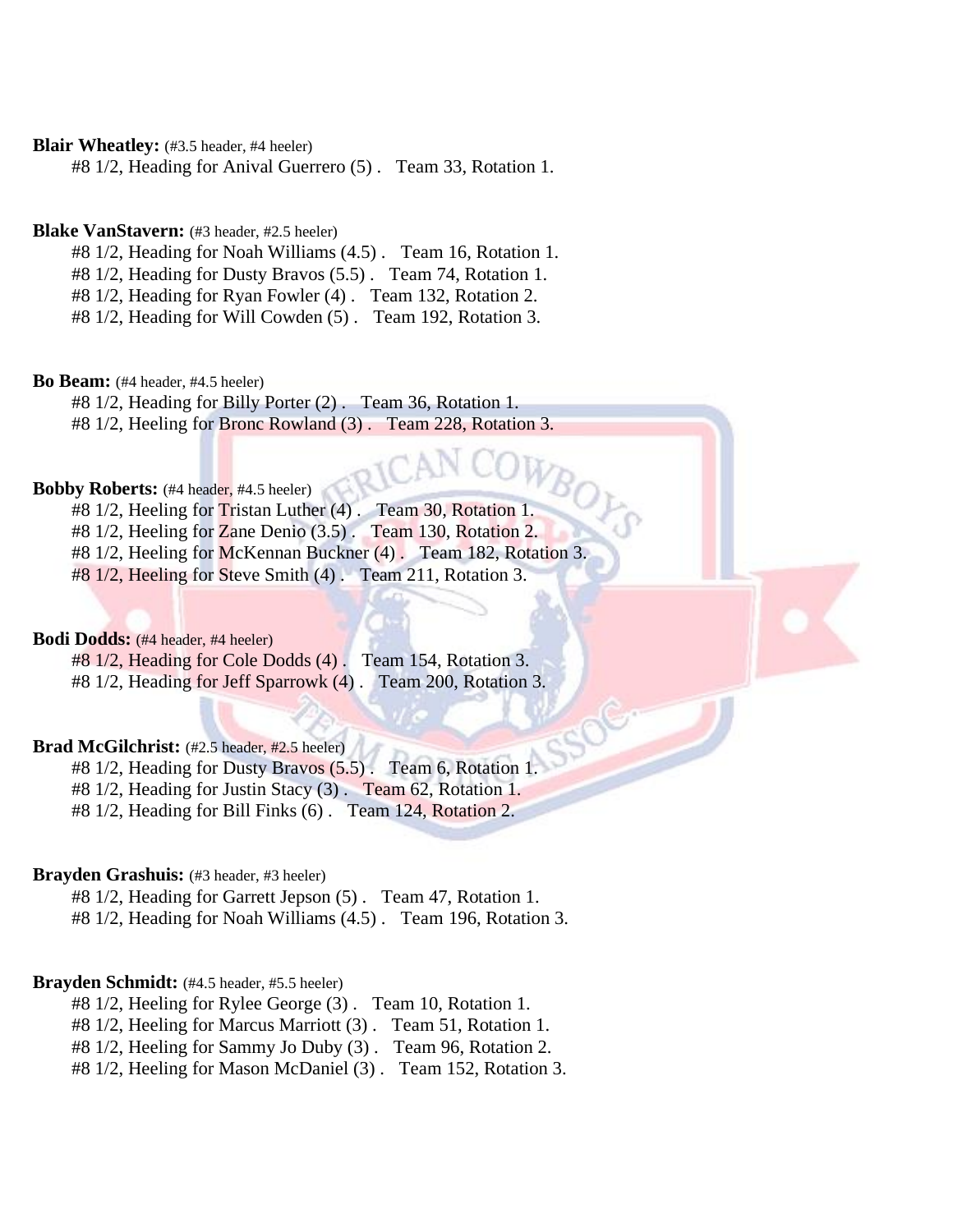#### Brian Roundy: (#2.5 header, #5 heeler)

#8 1/2, Heeling for Cade Liston (3) . Team 72, Rotation 1.

#8 1/2, Heeling for Chris Hanks (3) . Team 175.1, Rotation 1.

#8 1/2, Heeling for Jace Hanks (3.5) . Team 227, Rotation 3.

#8 1/2, Heeling for Chris Awa (3) . Team 252, Rotation 3.

#### **Brock Borkman:** (#3.5 header, #3.5 heeler)

#8 1/2, Heeling for Curtis English (3.5) . Team 25, Rotation 1.

#8 1/2, Heeling for Caden Lehman (4.5) . Team 121, Rotation 2.

#8 1/2, Heeling for Jason Jones (3.5) . Team 169, Rotation 3.

#### **Brodee Tebbs:** (#2.5 header, #2.5 heeler)

#8 1/2, Heading for Spencer Mitchell (6) . Team 37, Rotation 1.

#8 1/2, Heading for Monty Jo Petska (6) . Team 234, Rotation 3.

#### Bronc Rowland: (#3 header, #2.5 heeler)

#8 1/2, Heading for Dean Sherbo (3) . Team 14, Rotation 1. #8 1/2, Heading for Colt Cowden (3.5) . Team 150, Rotation 2.

#8 1/2, Heading for Bo Beam (4.5) . Team 228, Rotation 3.

#### **Buck Cardoza:** (#3 header, #3 heeler)

#8 1/2, Heading for Gavin Cardoza (4.5) . Team 187, Rotation 3.

#### **Bud Streeter:** (#3 header, #3 heeler)

#8 1/2, Heeling for Larry Nordby (3.5). Team 223, Rotation 3.

#### **Butch Pope:** (#1.5 header, #1.5 heeler)

#8 1/2, Heading for TBA TBA (1) . Team 166, Rotation 3.

#### **Cade Liston:** (#3 header, #3 heeler)

#8 1/2, Heading for Brian Roundy (5) . Team 72, Rotation 1.

#8 1/2, Heading for Joao Miranda (5.5) . Team 204, Rotation 3.

#8 1/2, Heading for Matt Liston (5.5) . Team 214, Rotation 3.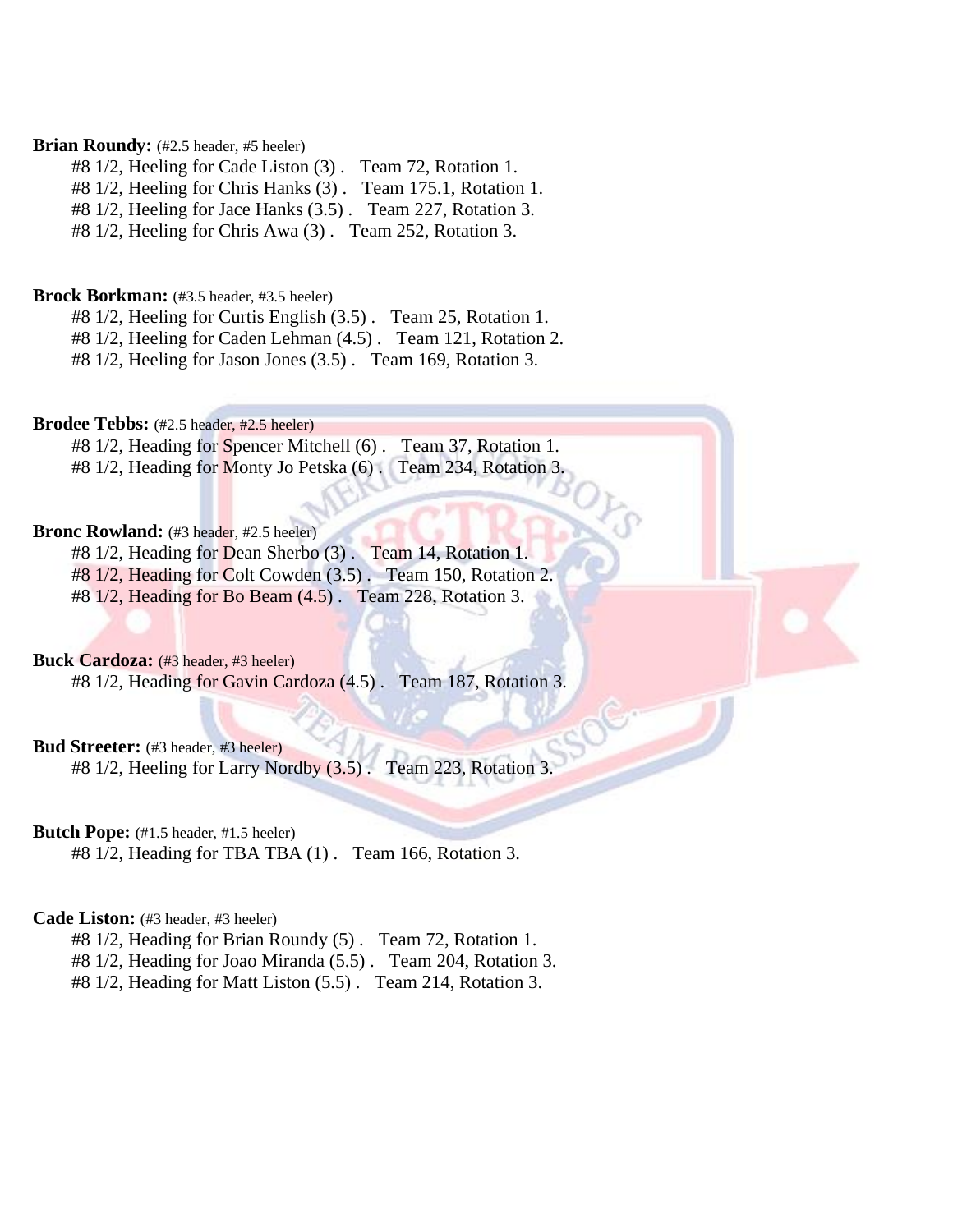#### **Caden Lehman:** (#4.5 header, #4 heeler)

#8 1/2, Heading for Nathan Scott (4) . Team 64, Rotation 1.

#8 1/2, Heading for Brock Borkman (3.5) . Team 121, Rotation 2.

#8 1/2, Heading for Colt Cowden (3.5) . Team 197, Rotation 3.

#8 1/2, Heading for Clint Miller (3.5) . Team 256, Rotation 3.

**Cailee Hall:** (#3.5 header, #2 heeler)

#8 1/2, Heading for Ram T. Hughes (4.5) . Team 110, Rotation 2.

#### **Caleb Cowden:** (#3.5 header, #3 heeler)

#8 1/2, Heading for Frank Perez (5) . Team 46, Rotation 1.

#8 1/2, Heading for Will Cowden (5) . Team 145, Rotation 2.

#8 1/2, Heading for Walt Rodman (5) . Team 201, Rotation 3.

#### **Carson Williams:** (#3 header, #3 heeler)

#8 1/2, Heading for Ted Williams (3.5) . Team 28, Rotation 1.

#### **Casey Awbrey:** (#4.5 header, #5 heeler)

#8 1/2, Heeling for Marcus Marriott (3) . Team 112, Rotation 2.

#8 1/2, Heeling for Keith Johnson (3) . Team 163, Rotation 3.

#8 1/2, Heeling for Preston Young (3.5) . Team 238, Rotation 3.

#### **Casey Ladner:** (#3.5 header, #4.5 heeler)

#8 1/2, Heeling for Danny Goddard (2.5) . Team 23, Rotation 1. #8 1/2, Heeling for JT Bradley (3.5) . Team 85, Rotation 2.

#8 1/2, Heeling for Marcus Marriott (3) . Team 161, Rotation 3.

#8 1/2, Heeling for Preston Young (3.5) . Team 239, Rotation 3.

#### **Casey Thomas:** (#4.5 header, #4.5 heeler)

#8 1/2, Heading for Cole Dodds (4) . Team 19, Rotation 1.

#8 1/2, Heeling for Jace Hanks (3.5) . Team 97, Rotation 2.

#8 1/2, Heeling for Cobie Dodds (4) . Team 162, Rotation 3.

#8 1/2, Heading for Justin Fowden (3.5) . Team 181, Rotation 3.

#### **Chad McDaniel:** (#4 header, #5 heeler)

- #8 1/2, Heeling for Annie Quinn Barney (2) . Team 20, Rotation 1.
- #8 1/2, Heeling for Jason Jones (3.5) . Team 94, Rotation 2.
- #8 1/2, Heeling for Sammy Saunders (3.5) . Team 125.1, Rotation 3.
- #8 1/2, Heeling for Mason McDaniel (3) . Team 230, Rotation 3.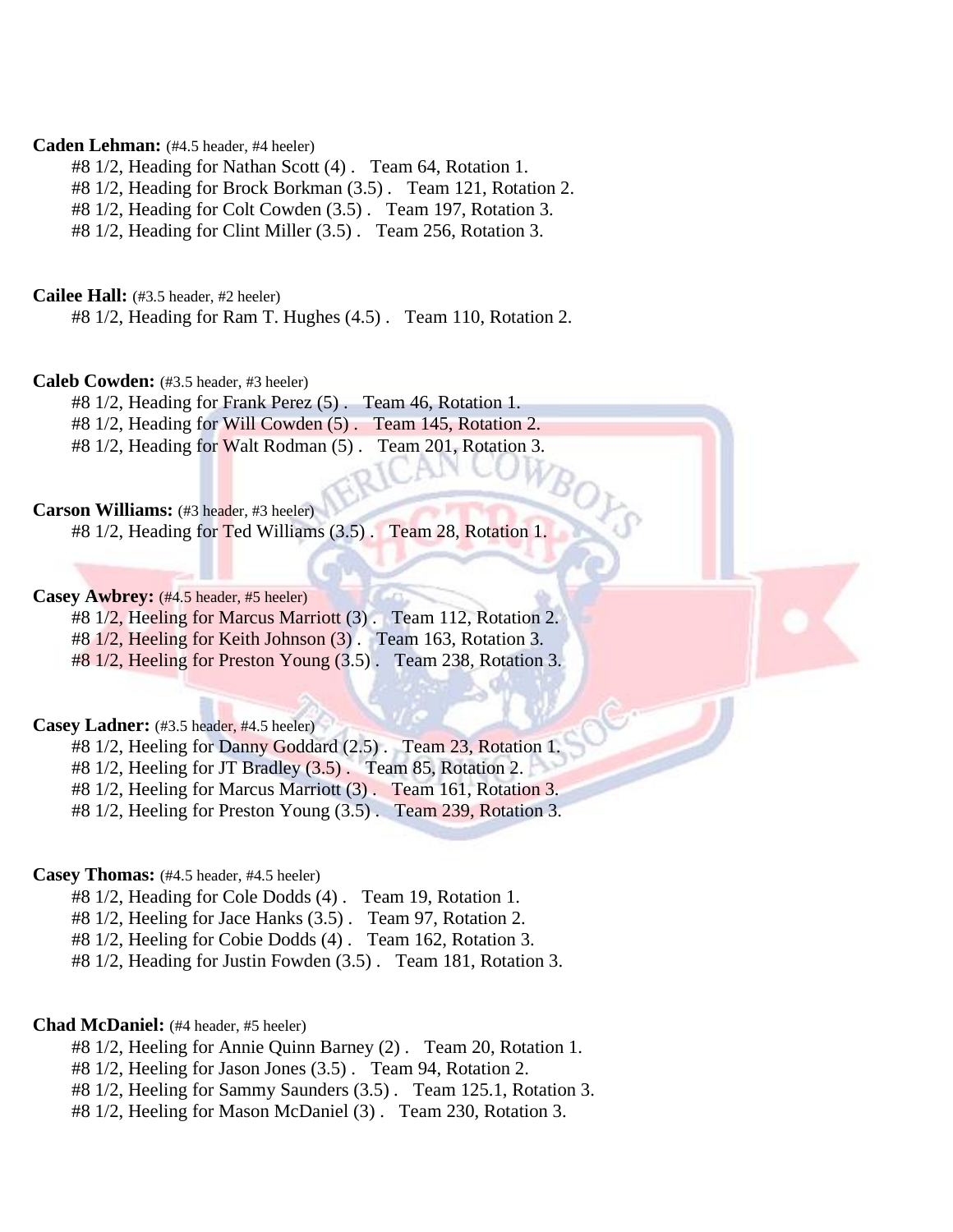#### **Chance Kretschmer:** (#3.5 header, #3 heeler)

#8 1/2, Heading for Travis Stewart (5) . Team 7, Rotation 1.

#8 1/2, Heading for Mike Johns (5) . Team 89, Rotation 2.

#8 1/2, Heading for Jake Ward (5) . Team 168, Rotation 3.

#8 1/2, Heading for Matt Hussman (4.5) . Team 251, Rotation 3.

**Charlie Weeks:** (#3.5 header, #3.5 heeler)

#8 1/2, Heading for Taylor Speer (3.5) . Team 21, Rotation 1.

#### **Chase Helton:** (#4.5 header, #4.5 heeler)

#8 1/2, Heeling for Eli Green (3.5) . Team 207, Rotation 3.

#8 1/2, Heeling for Ryan Bettencourt (3.5) . Team 221, Rotation 3.

#8 1/2, Heading for Jeff Sparrowk (4) . Team 233, Rotation 3.

#8 1/2, Heeling for Joseyray Funk (3). Team 241, Rotation 3.

#### **Chase Kahiau Onaka:** (#3.5 header, #3 heeler)

#8 1/2, Heading for Ethan Awa (5) . Team 24, Rotation 1.

#8 1/2, Heading for Cole Dodds (4) . Team 80, Rotation 2.

#8 1/2, Heading for Kelvin Medeiros (2.5) . Team 135, Rotation 2.

 $#8\ 1/2$ , Heading for Tanner Smith  $(4.5)$ . Team 180, Rotation 3.

#### **Chaz Rita:** (#3.5 header, #3 heeler)

#8 1/2, Heeling for Chris Awa (3) . Team 12, Rotation 1.

#8 1/2, Heeling for Levi Rita (3) . Team 137, Rotation 2.

#8 1/2, Heeling for Stoney Joseph (3.5) . Team 184, Rotation 3.

#8 1/2, Heeling for Tucker Gomes (2.5) . Team 215, Rotation 3.

#### **Chelsey Bushnell:** (#3 header, #3 heeler)

- #8 1/2, Heeling for Tanner Smith (4.5) . Team 35, Rotation 1.
- #8 1/2, Heeling for Kamish Wagner (2) . Team 115, Rotation 2.

#### **Chris Awa:** (#3 header, #2 heeler)

#8 1/2, Heading for Chaz Rita (3) . Team 12, Rotation 1.

#8 1/2, Heading for Matt Liston (5.5) . Team 66, Rotation 1.

#8 1/2, Heading for Ethan Awa (5) . Team 219, Rotation 3.

#8 1/2, Heading for Brian Roundy (5) . Team 252, Rotation 3.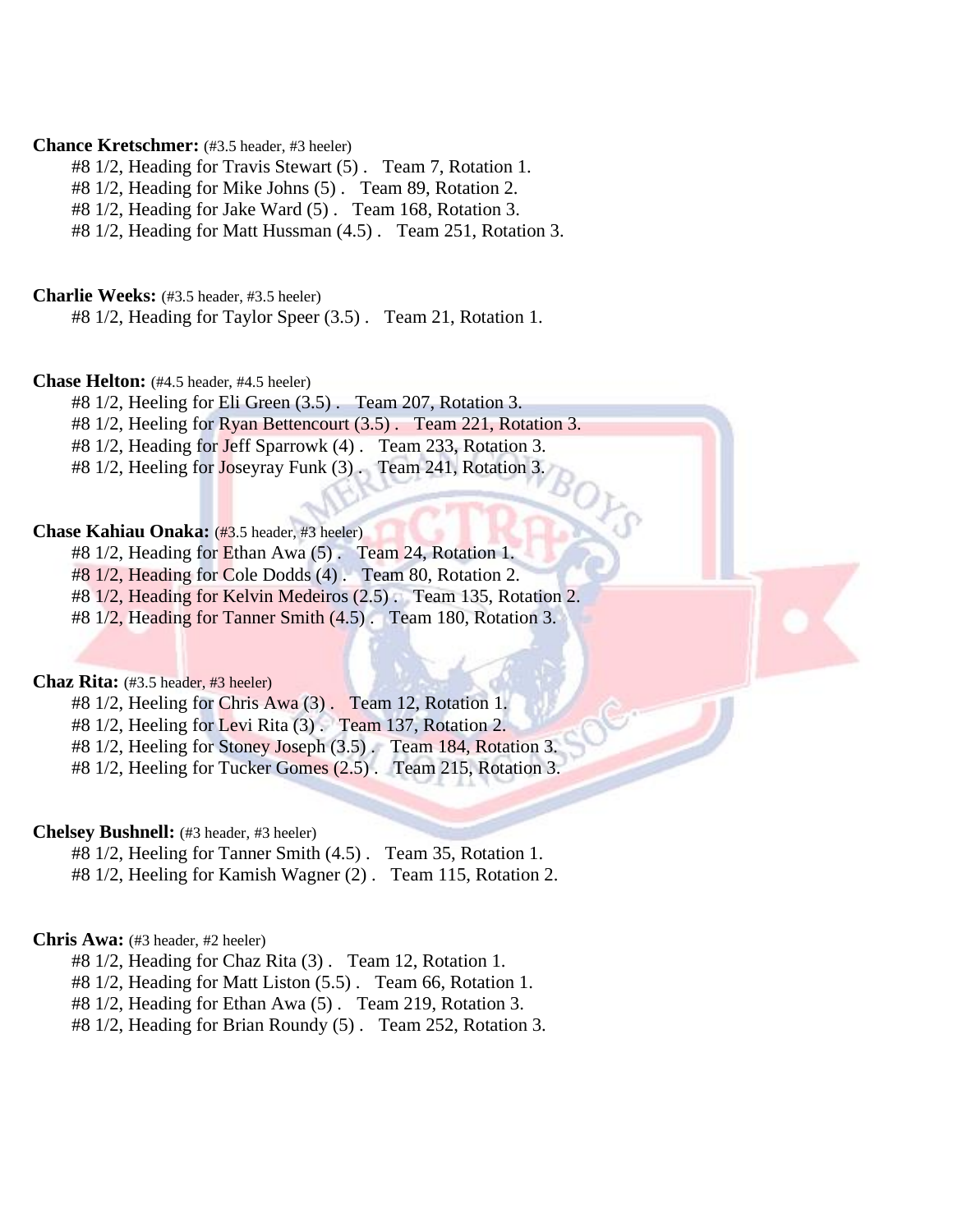#### **Chris Hanks:** (#3 header, #3 heeler)

#8 1/2, Heading for Scott Lauaki (3.5) . Team 122, Rotation 2.

#8 1/2, Heading for Brian Roundy (5) . Team 175.1, Rotation 1.

#8 1/2, Heading for Joao Miranda (5.5) . Team 224, Rotation 3.

#8 1/2, Heading for Matt Liston (5.5) . Team 250, Rotation 3.

#### **Clayton Brown:** (#2.5 header, #2.5 heeler)

#8 1/2, Heading for Travis Stewart (5) . Team 209, Rotation 3.

#8 1/2, Heading for Jason Duby (6) . Team 243, Rotation 3.

#### **Clint Felton:** (#3.5 header, #4.5 heeler)

#8 1/2, Heeling for Tayler Felton (3) . Team 9, Rotation 1. #8 1/2, Heeling for Devon McDaniel (4) . Team 129, Rotation 2.

#8 1/2, Heeling for Steve Smith (4). Team 257, Rotation 3.

#### **Clint Miller:** (#3.5 header, #3.5 heeler)

#8 1/2, Heeling for Shane Bohach (4) . Team 156, Rotation 3. #8 1/2, Heeling for Caden Lehman (4.5) . Team 256, Rotation 3.

#### **Cobie Dodds:** (#4 header, #3.5 heeler)

#8 1/2, Heading for Paul Mullins (4.5) . Team 11, Rotation 1. #8 1/2, Heading for Cole Dodds (4) . Team 41, Rotation 1. #8 1/2, Heading for Jeff Sparrowk (4). Team 113, Rotation 2.

#8 1/2, Heading for Casey Thomas (4.5) . Team 162, Rotation 3.

#### **Cody Cravens:** (#3 header, #2 heeler)

#8 1/2, Heading for Steve Gilson (4.5) . Team 58, Rotation 1.

#8 1/2, Heading for Jeff Gieck (3.5) . Team 179, Rotation 3.

#8 1/2, Heading for George Schmidt (4) . Team 222, Rotation 3.

#8 1/2, Heading for Taylor Speer (3.5) . Team 254, Rotation 3.

#### **Cody Soffel:** (#3.5 header, #4 heeler)

#8 1/2, Heeling for Tye Fitzpatrick (4) . Team 8, Rotation 1. #8 1/2, Heeling for Kelson Robinson (4.5) . Team 68, Rotation 1.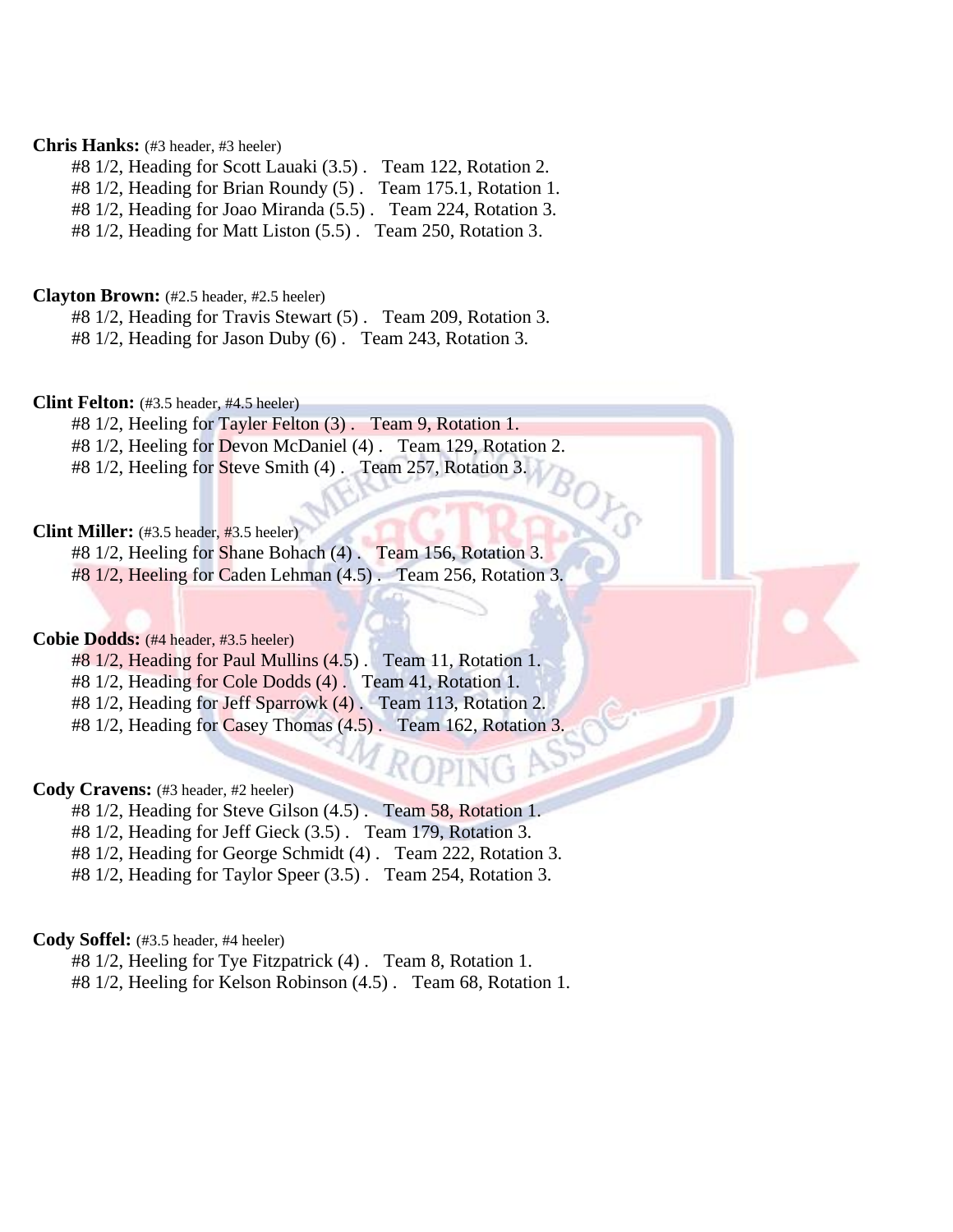#### **Colby Scott Smith:** (#3 header, #2 heeler)

#8 1/2, Heading for Asher Freeman (5.5) . Team 65, Rotation 1.

#8 1/2, Heading for Monty Crist (5) . Team 126, Rotation 2.

#8 1/2, Heading for Russell Funk (5.5) . Team 213, Rotation 3.

#8 1/2, Heading for Travis Stewart (5) . Team 245, Rotation 3.

#### **Cole Clement:** (#3 header, #3 heeler)

#8 1/2, Heeling for Justin Fowden (4.5) . Team 55, Rotation 1.

#8 1/2, Heading for Glen Nelson (4.5) . Team 146, Rotation 2.

#8 1/2, Heading for Joao Miranda (5.5) . Team 195, Rotation 3.

#### **Cole Dodds:** (#4 header, #4 heeler)

#8 1/2, Heeling for Casey Thomas (4.5) . Team 19, Rotation 1.

#8 1/2, Heeling for Cobie Dodds (4) . Team 41, Rotation 1.

#8 1/2, Heeling for Chase Kahiau Onaka (3.5). Team 80, Rotation 2

#8 1/2, Heeling for Bodi Dodds (4). Team 154, Rotation 3.

#### **Colt Cowden:** (#3.5 header, #3.5 heeler)

#8 1/2, Heading for Walt Rodman (5) . Team 49, Rotation 1.

#8 1/2, Heading for Anival Guerrero (5) . Team 99, Rotation 2.

#8 1/2, Heeling for Bronc Rowland (3) . Team 150, Rotation 2.

#8 1/2, Heeling for Caden Lehman (4.5) . Team 197, Rotation 3.

#### **Curtis English:** (#3.5 header, #3.5 heeler)

#8 1/2, Heading for Brock Borkman (3.5) . Team 25, Rotation 1.

#8 1/2, Heading for Matt Hussman (4.5) . Team 69, Rotation 1.

#8 1/2, Heading for Jake Ward (5) . Team 120, Rotation 2.

#8 1/2, Heading for Garrett Jepson (5) . Team 186, Rotation 3.

#### Dan Holland: (#4 header, #5.5 heeler)

#8 1/2, Heeling for Marcus Marriott (3) . Team 18, Rotation 1.

#8 1/2, Heeling for Sammy Jo Duby (3) . Team 60, Rotation 1.

#8 1/2, Heeling for Tayler Felton (3) . Team 167, Rotation 3.

#8 1/2, Heeling for Marti Anderson (3) . Team 203, Rotation 3.

#### **Daniel Green:** (#6 header, #5.5 heeler)

- #8 1/2, Heeling for Taylor Bennett (2) . Team 15, Rotation 1.
- #8 1/2, Heeling for Rylee George (3) . Team 79, Rotation 2.
- #8 1/2, Heeling for Keith Erickson (3) . Team 144, Rotation 2.
- #8 1/2, Heeling for Jake Randall (2.5) . Team 210, Rotation 3.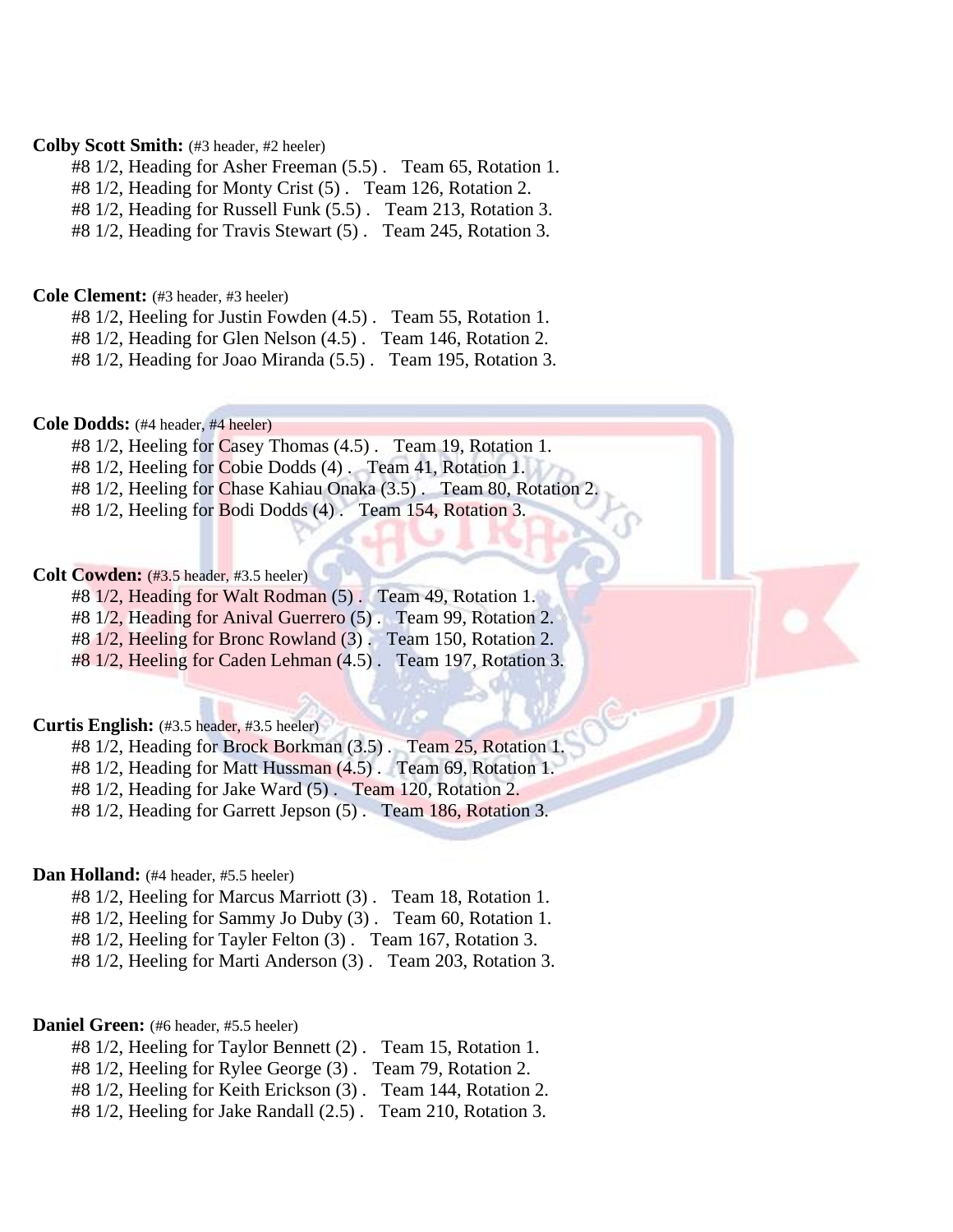#### Danny Goddard: (#2.5 header, #2 heeler)

#8 1/2, Heading for Casey Ladner (4.5) . Team 23, Rotation 1.

#8 1/2, Heading for Todd Hampton (5.5) . Team 87, Rotation 2.

#### **Dario Ceresola:** (#4 header, #2.5 heeler)

#8 1/2, Heading for Daunte Ceresola (3) . Team 104, Rotation 2.

#8 1/2, Heading for TJ Griener (4) . Team 157, Rotation 3.

#### **Daunte Ceresola:** (#2 header, #3 heeler)

#8 1/2, Heeling for Dario Ceresola (4) . Team 104, Rotation 2.

#### Dean Sherbo: (#3 header, #3 heeler)

#8 1/2, Heeling for Bronc Rowland (3). Team 14, Rotation 1.

- #8 1/2, Heeling for Jeremy Simonich (4) . Team 76, Rotation 2.
- #8 1/2, Heeling for Wyatt Gibbs (3.5) . Team 134, Rotation 2.

#### **Delton Cullins:** (#2.5 header, #2.5 heeler)

#8 1/2, Heading for Monty Jo Petska (6) . Team 44, Rotation 1. #8 1/2, Heading for Todd Hampton (5.5) . Team 141, Rotation 2.

#### **Denton Williams:** (#3 header, #3 heeler)

#8 1/2, Heading for Tommy Lee (4.5) . Team 29, Rotation 1.

#8 1/2, Heading for Noah Williams (4.5) . Team 86, Rotation 2.

#8 1/2, Heading for Garrett Jepson (5) . Team 140, Rotation 2.

#8 1/2, Heading for Asher Freeman (5.5) . Team 194, Rotation 3.

#### **Devon McDaniel:** (#4 header, #3.5 heeler)

#8 1/2, Heading for Paul Dunn (4.5) . Team 45, Rotation 1.

#8 1/2, Heading for TBA TBA (1) . Team 88, Rotation 2.

#8 1/2, Heading for Clint Felton (4.5) . Team 129, Rotation 2.

#8 1/2, Heading for Sammy Saunders (4) . Team 160.1, Rotation 3.

#### **Duke Nordby:** (#1.5 header, #1.5 heeler)

#8 1/2, Heeling for Larry Nordby (3.5) . Team 244, Rotation 3.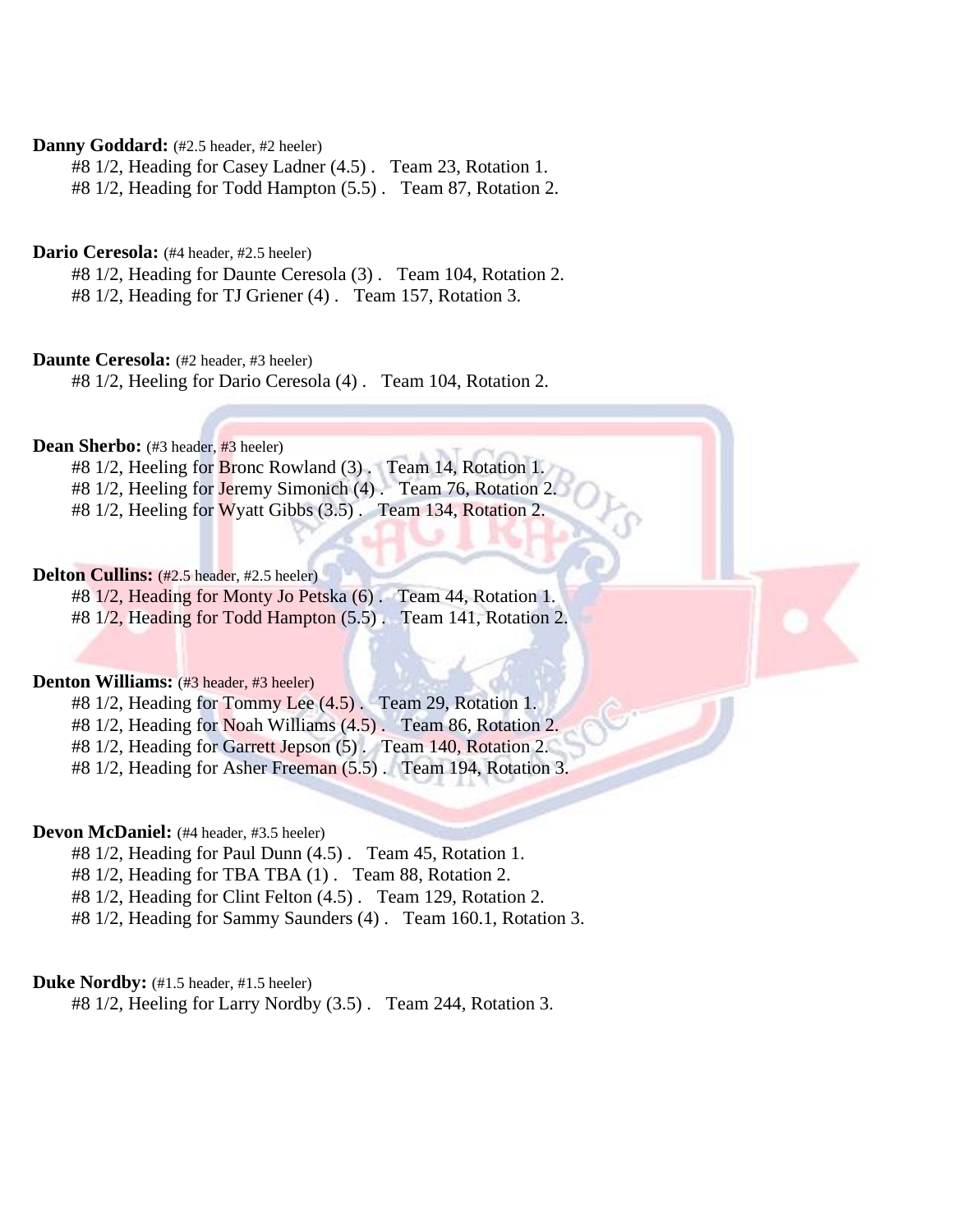#### **Dusty Bravos:** (#4 header, #5.5 heeler)

#8 1/2, Heeling for Brad McGilchrist (2.5) . Team 6, Rotation 1.

#8 1/2, Heeling for Blake VanStavern (3) . Team 74, Rotation 1.

#8 1/2, Heeling for Justin Weber (2.5) . Team 131, Rotation 2.

#8 1/2, Heeling for Joseyray Funk (3) . Team 175, Rotation 3.

#### **Eli Green:** (#3.5 header, #2.5 heeler)

#8 1/2, Heading for Frank Perez (5) . Team 102, Rotation 2.

#8 1/2, Heading for Walt Rodman (5) . Team 153, Rotation 3.

#8 1/2, Heading for Anival Guerrero (5) . Team 199, Rotation 3.

#8 1/2, Heading for Chase Helton (4.5) . Team 207, Rotation 3.

#### **Ethan Awa:** (#3 header, #5 heeler)

#8 1/2, Heeling for Chase Kahiau Onaka (3.5) . Team 24, Rotation 1.

#8 1/2, Heeling for Stoney Boy Joseph (3.5) . Team 90, Rotation 2.

#8 1/2, Heeling for Levi Rita (3) . Team 183, Rotation 3.

#8 1/2, Heeling for Chris Awa (3) . Team 219, Rotation 3.

#### **Evan Bennett:** (#1.5 header, #1.5 heeler)

#8 1/2, Heeling for Taylor Bennett (2) . Team 78, Rotation 2.

#### **Frank Perez:** (#4 header, #5 heeler)

#8 1/2, Heeling for Caleb Cowden (3.5) . Team 46, Rotation 1.

#8 1/2, Heeling for Eli Green (3.5) . Team 102, Rotation 2.

#8 1/2, Heeling for Karen Dias (3) . Team 191, Rotation 3.

#8 1/2, Heeling for Tyson Perez (3.5) . Team 208, Rotation 3.

#### Garrett Jepson: (#4 header, #5 heeler)

- #8 1/2, Heeling for Brayden Grashuis (3) . Team 47, Rotation 1.
- #8 1/2, Heeling for Denton Williams (3) . Team 140, Rotation 2.
- #8 1/2, Heeling for Curtis English (3.5) . Team 186, Rotation 3.

#### **Gary Ford:** (#3.5 header, #4.5 heeler)

#8 1/2, Heeling for Taylor Bennett (2) . Team 139, Rotation 2.

#8 1/2, Heeling for Ryan Bettencourt (3.5) . Team 206, Rotation 3.

#8 1/2, Heeling for Hank Brown (4) . Team 217, Rotation 3.

#8 1/2, Heading for Wyatt Gibbs (3) . Team 246, Rotation 3.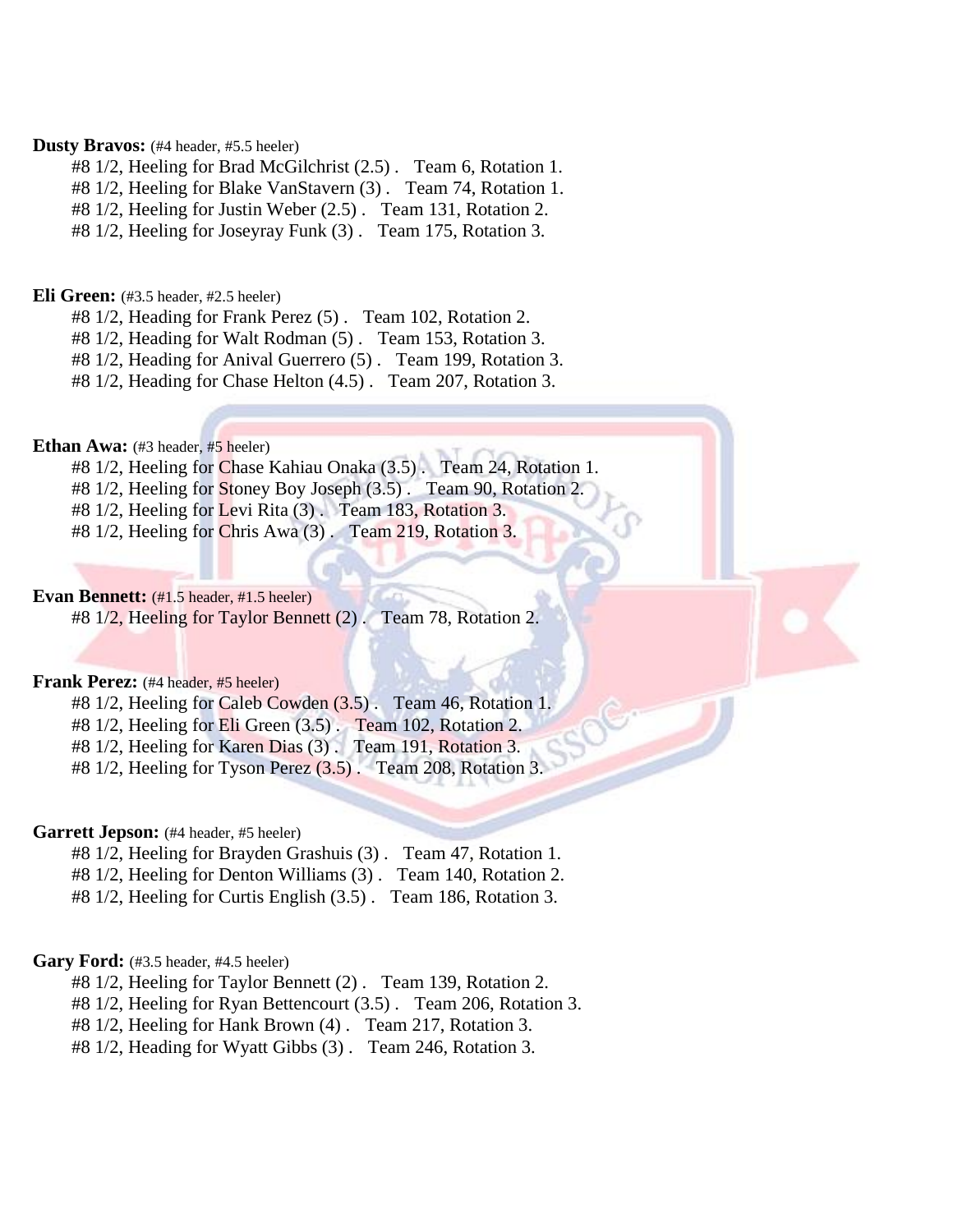#### Gavin Cardoza: (#3.5 header, #4.5 heeler)

- #8 1/2, Heeling for Stoney Boy Joseph (3.5) . Team 27, Rotation 1.
- #8 1/2, Heeling for Nolan Scott (3) . Team 108, Rotation 2.

#8 1/2, Heeling for Buck Cardoza (3) . Team 187, Rotation 3.

#8 1/2, Heeling for Ryan Bettencourt (3.5) . Team 240, Rotation 3.

Gene Harry: (#4.5 header, #4.5 heeler)

#8 1/2, Heading for Steve Smith (4) . Team 155, Rotation 3.

#### **George Schmidt:** (#4 header, #4 heeler)

#8 1/2, Heeling for Wade Bertsch (2.5) . Team 83, Rotation 2.

#8 1/2, Heeling for Cody Cravens (3) . Team 222, Rotation 3.

#8 1/2, Heeling for Steve Hoffman (3) . Team 242, Rotation 3.

#### **Glen Nelson:** (#4 header, #4.5 heeler)

#8 1/2, Heeling for Todd York (3.5) . Team 39, Rotation 1. #8 1/2, Heeling for Randy Rogers (3.5) . Team 95, Rotation 2. #8 1/2, Heeling for Cole Clement (3) . Team 146, Rotation 2.

#8 1/2, Heeling for Jake Raley (3.5) . Team 193, Rotation 3.

#### **Griff Ahlstrom:** (#3 header, #4 heeler)

#8 1/2, Heeling for Howard Hutchings (3.5) . Team 170, Rotation 3. #8 1/2, Heeling for Kelson Robinson (4.5) . Team 255, Rotation 3.

#### **Hank Brown:** (#4 header, #2.5 heeler)

#8 1/2, Heading for Stoney Boy Joseph (4.5) . Team 54, Rotation 1.

#8 1/2, Heading for Jeff Ash (4) . Team 174, Rotation 3.

#8 1/2, Heading for Gary Ford (4.5) . Team 217, Rotation 3.

#8 1/2, Heading for Ryan Fowler (4) . Team 235, Rotation 3.

#### **Hank Curry:** (#3 header, #3 heeler)

#8 1/2, Heading for Ted Williams (3.5) . Team 109, Rotation 2. #8 1/2, Heading for Jack Curry (4) . Team 172, Rotation 3.

#### Howard Hutchings: (#3.5 header, #3 heeler)

- #8 1/2, Heading for Scott Lauaki (3.5) . Team 17, Rotation 1.
- #8 1/2, Heading for Kesler Riding (3.5) . Team 71, Rotation 1.
- #8 1/2, Heading for Justin Fowden (3.5) . Team 116, Rotation 2.
- #8 1/2, Heading for Griff Ahlstrom (4) . Team 170, Rotation 3.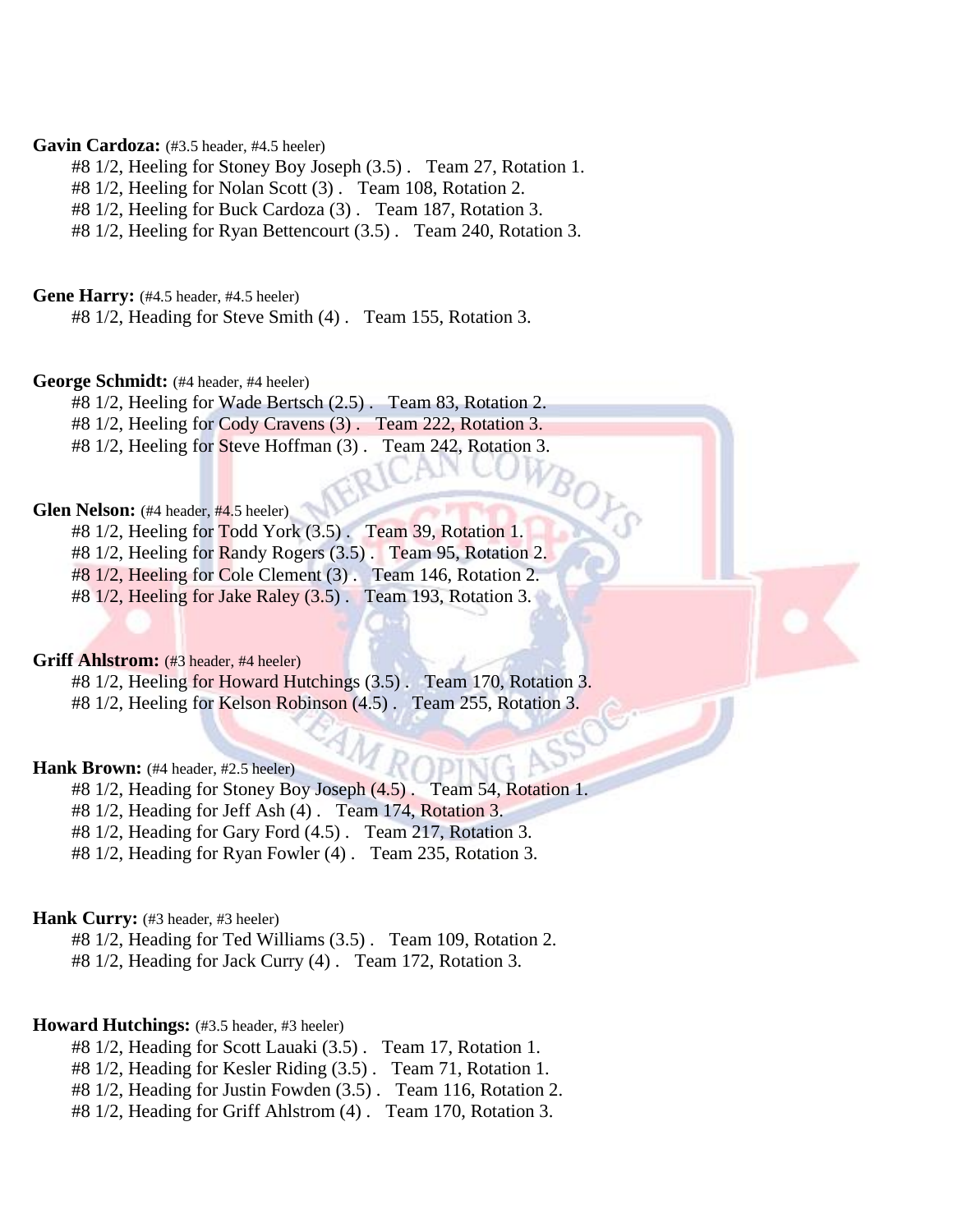Hunter Lowry: (#3.5 header, #3.5 heeler)

#8 1/2, Heeling for Justin Stacy (3.5) . Team 5, Rotation 1.

**Jace Hanks:** (#3.5 header, #2.5 heeler)

#8 1/2, Heading for Ram T. Hughes (4.5) . Team 32, Rotation 1.

#8 1/2, Heading for Casey Thomas (4.5) . Team 97, Rotation 2.

#8 1/2, Heading for Scott Lauaki (3.5) . Team 216, Rotation 3.

#8 1/2, Heading for Brian Roundy (5) . Team 227, Rotation 3.

**Jack Curry:** (#4 header, #4 heeler)

#8 1/2, Heeling for Jim Estill (3.5) . Team 34, Rotation 1.

#8 1/2, Heeling for Mackay Spyrow (4) . Team 84, Rotation 2.

#8 1/2, Heeling for Justin Stacy (3.5) . Team 128, Rotation 2.

#8 1/2, Heeling for Hank Curry (3). Team 172, Rotation 3.

#### **Jake Raley:** (#3.5 header, #3.5 heeler)

#8 1/2, Heeling for McKennan Buckner (4) . Team 40, Rotation 1.

#8 1/2, Heading for Paul Dunn (4.5) . Team 106, Rotation 2.

#8 1/2, Heading for Glen Nelson (4.5) . Team 193, Rotation 3.

**Jake Randall:** (#2.5 header, #2 heeler)

#8 1/2, Heading for Daniel Green (5.5) . Team 210, Rotation 3.

**Jake Ward:** (#4.5 header, #5 heeler)

#8 1/2, Heeling for Jason Jones (3.5) . Team 59, Rotation 1.

#8 1/2, Heeling for Curtis English (3.5) . Team 120, Rotation 2.

#8 1/2, Heeling for Chance Kretschmer (3.5) . Team 168, Rotation 3.

**Jason Duby:** (#4.5 header, #6 heeler)

#8 1/2, Heeling for Ryder Winn (2.5) . Team 63, Rotation 1.

#8 1/2, Heeling for Annie Quinn Barney (2) . Team 111, Rotation 2.

#8 1/2, Heeling for Steve Dugger (2.5) . Team 185, Rotation 3.

#8 1/2, Heeling for Clayton Brown (2.5) . Team 243, Rotation 3.

#### **Jason Jones:** (#3.5 header, #3.5 heeler)

- #8 1/2, Heading for Jake Ward (5) . Team 59, Rotation 1.
- #8 1/2, Heading for Chad McDaniel (5) . Team 94, Rotation 2.
- #8 1/2, Heading for Ryan Powell (5) . Team 123, Rotation 2.
- #8 1/2, Heading for Brock Borkman (3.5) . Team 169, Rotation 3.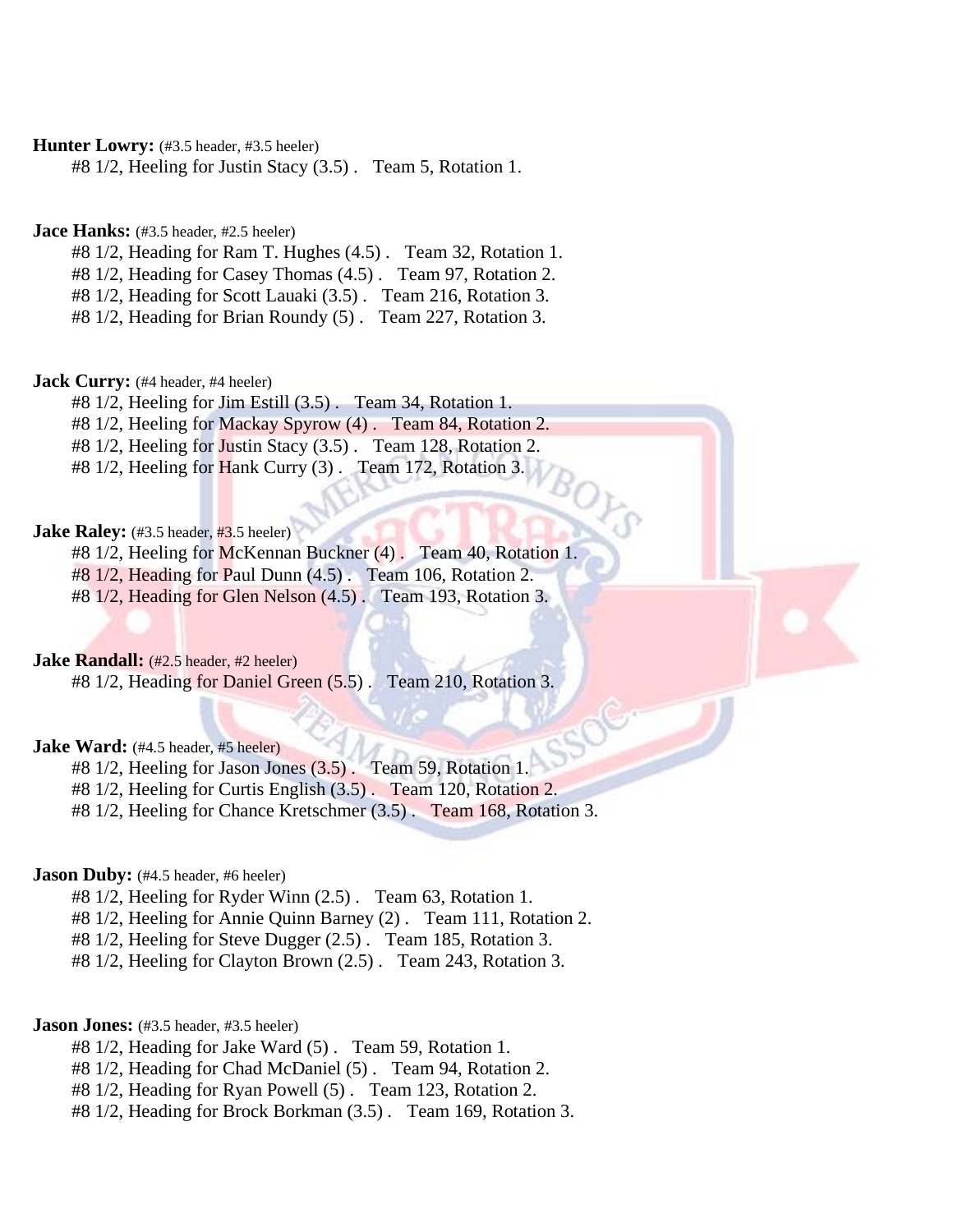**Jeanne Gieck:** (#2 header, #2 heeler)

#8 1/2, Heading for Quade Patzke (5.5) . Team 100, Rotation 2.

**Jeff Ash:** (#4 header, #4 heeler)

#8 1/2, Heeling for Taylor Bennett (2) . Team 107, Rotation 2.

#8 1/2, Heeling for Hank Brown (4) . Team 174, Rotation 3.

**Jeff Gieck:** (#3 header, #3.5 heeler)

#8 1/2, Heeling for Preston Young (3.5) . Team 67, Rotation 1.

#8 1/2, Heeling for Cody Cravens (3) . Team 179, Rotation 3.

**Jeff Sparrowk:** (#4 header, #4 heeler)

#8 1/2, Heeling for Cobie Dodds (4) . Team 113, Rotation 2.

#8 1/2, Heeling for Bodi Dodds (4) . Team 200, Rotation 3.

#8 1/2, Heeling for Chase Helton (4.5). Team 233, Rotation 3.

**Jeremy Simonich:** (#4 header, #4 heeler)

#8 1/2, Heading for Dean Sherbo (3) . Team 76, Rotation 2.

#### **Jerritt Wagner:** (#3.5 header, #3.5 heeler)

#8 1/2, Heeling for Kaylei Davis (1) . Team 101, Rotation 2. #8 1/2, Heeling for Kamish Wagner (2) . Team 164, Rotation 3.

**Jim Estill:** (#3.5 header, #2.5 heeler)

#8 1/2, Heading for Jack Curry (4) . Team 34, Rotation 1.

#### **Joao Miranda:** (#3.5 header, #5.5 heeler)

#8 1/2, Heeling for Kaycie Ahlstrom (2) . Team 53, Rotation 1.

#8 1/2, Heeling for Cole Clement (3) . Team 195, Rotation 3.

#8 1/2, Heeling for Cade Liston (3) . Team 204, Rotation 3.

#8 1/2, Heeling for Chris Hanks (3) . Team 224, Rotation 3.

#### **Joseph McCurley:** (#4 header, #5 heeler)

#8 1/2, Heeling for Karen Dias (3) . Team 73, Rotation 1.

#8 1/2, Heeling for Rylee George (3) . Team 160, Rotation 3.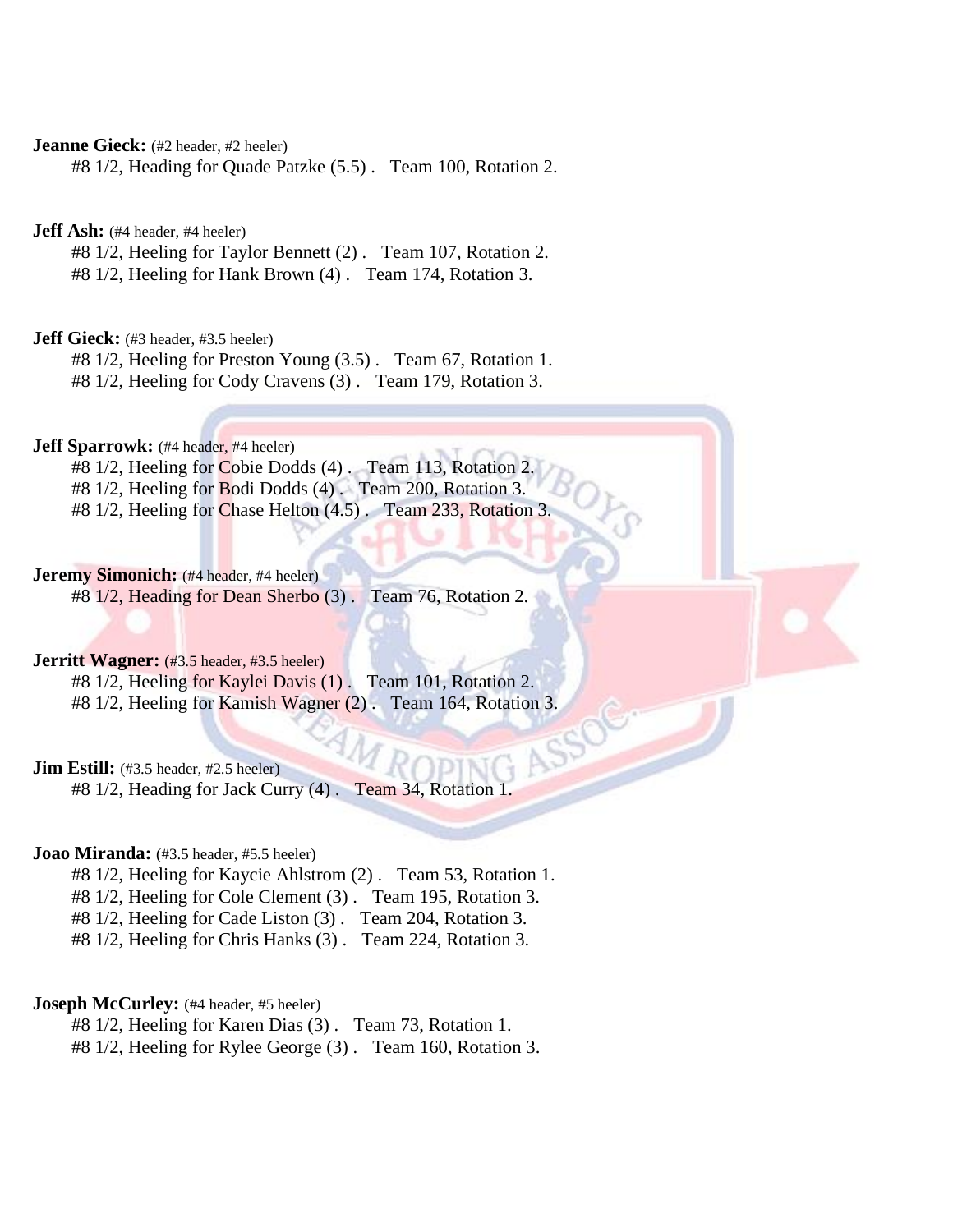#### **Joseph Rossi:** (#3.5 header, #2 heeler)

#8 1/2, Heading for Paul Mullins (4.5) . Team 133, Rotation 2.

#8 1/2, Heading for Monty Crist (5) . Team 178, Rotation 3.

#8 1/2, Heading for Anselmo Ramirez (5) . Team 232, Rotation 3.

#### **Joseyray Funk:** (#3 header, #2 heeler)

#8 1/2, Heading for Ryan Powell (5) . Team 56, Rotation 1.

#8 1/2, Heading for Russell Funk (5.5) . Team 118, Rotation 2.

#8 1/2, Heading for Dusty Bravos (5.5) . Team 175, Rotation 3.

#8 1/2, Heading for Chase Helton (4.5) . Team 241, Rotation 3.

#### **JT Bradley:** (#3.5 header, #2 heeler)

#8 1/2, Heading for Casey Ladner (4.5) . Team 85, Rotation 2.

#8 1/2, Heading for Walt Rodman (5). Team 205, Rotation 3.

#8 1/2, Heading for Monty Crist (5) . Team 237, Rotation 3.

#8 1/2, Heading for Anival Guerrero (5) . Team 247, Rotation 3.

#### **Justin Fowden:** (#4.5 header, #3.5 heeler)

#8 1/2, Heading for Cole Clement (3) . Team 55, Rotation 1.

#8 1/2, Heeling for Howard Hutchings (3.5) . Team 116, Rotation 2.

#8 1/2, Heeling for Casey Thomas (4.5) . Team 181, Rotation 3.

#### **Justin Stacy:** (#3.5 header, #3 heeler)

#8 1/2, Heading for Hunter Lowry (3.5) . Team 5, Rotation 1.

#8 1/2, Heeling for Brad McGilchrist (2.5) . Team 62, Rotation 1.

#8 1/2, Heading for Jack Curry (4) . Team 128, Rotation 2.

#8 1/2, Heading for Ryan Fowler (4) . Team 226, Rotation 3.

#### **Justin Weber:** (#2.5 header, #2.5 heeler)

#8 1/2, Heading for Bill Finks (6) . Team 75, Rotation 1.

#8 1/2, Heading for Dusty Bravos (5.5) . Team 131, Rotation 2.

#8 1/2, Heading for Spencer Mitchell (6) . Team 176, Rotation 3.

#### **Kameron VanWinkle:** (#2.5 header, #2.5 heeler)

#8 1/2, Heading for Bill Finks (6) . Team 22, Rotation 1.

#### **Kamish Wagner:** (#2 header, #2 heeler)

#8 1/2, Heading for Chelsey Bushnell (3) . Team 115, Rotation 2.

#8 1/2, Heading for Jerritt Wagner (3.5) . Team 164, Rotation 3.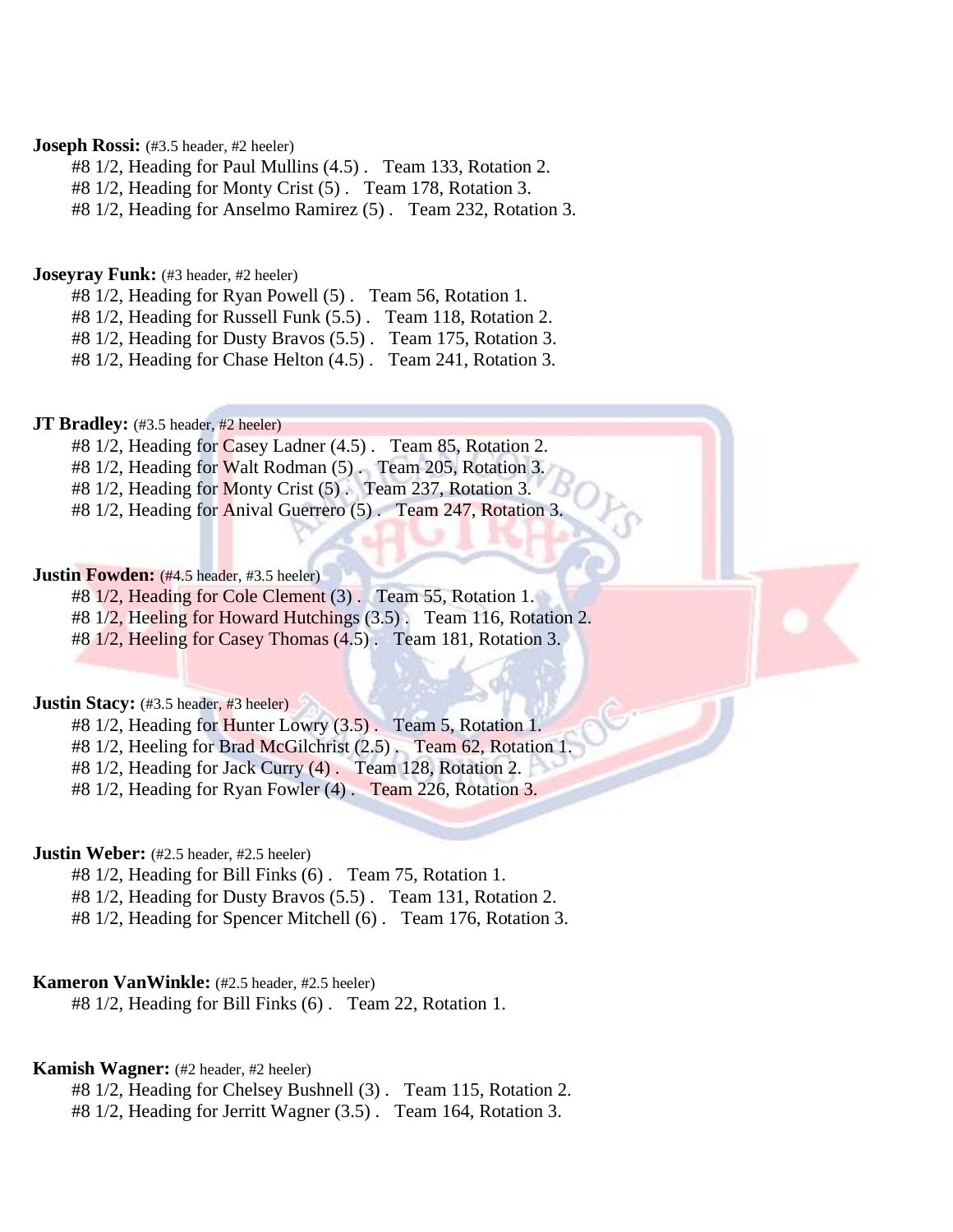#### **Karen Dias:** (#3 header, #2 heeler)

#8 1/2, Heading for Joseph McCurley (5) . Team 73, Rotation 1.

#8 1/2, Heading for Tristan Luther (4.5) . Team 119, Rotation 2.

#8 1/2, Heading for Frank Perez (5) . Team 191, Rotation 3.

#### **Kaycie Ahlstrom:** (#2 header, #1.5 heeler)

#8 1/2, Heading for Joao Miranda (5.5) . Team 53, Rotation 1.

**Kaylei Davis:** (#1 header, #1 heeler)

#8 1/2, Heading for Jerritt Wagner (3.5) . Team 101, Rotation 2.

**Keith Erickson:** (#3 header, #3 heeler)

- #8 1/2, Heading for Rhett Kennedy (5.5). Team 4, Rotation 1.
- #8 1/2, Heading for Will Cowden (5). Team 91, Rotation 2.
- #8 1/2, Heading for Daniel Green (5.5) . Team 144, Rotation 2.
- #8 1/2, Heading for Todd Hampton (5.5) . Team 189, Rotation 3.

#### **Keith Johnson:** (#3 header, #3 heeler)

#8 1/2, Heading for Quade Patzke (5.5) . Team 1, Rotation 1. #8 1/2, Heading for Paden Prior (2.5) . Team 114, Rotation 2.

#8 1/2, Heading for Casey Awbrey (5) . Team 163, Rotation 3.

#### **Kelson Robinson:** (#4.5 header, #2 heeler)

#8 1/2, Heading for Cody Soffel (4) . Team 68, Rotation 1.

#8 1/2, Heading for Kesler Riding (3.5) . Team 127, Rotation 2.

#8 1/2, Heading for TBA TBA (1) . Team 229, Rotation 3.

#8 1/2, Heading for Griff Ahlstrom (4) . Team 255, Rotation 3.

#### **Kelvin Medeiros:** (#2.5 header, #2.5 heeler)

#8 1/2, Heading for Monty Jo Petska (6) . Team 2, Rotation 1.

#8 1/2, Heeling for Chase Kahiau Onaka (3.5) . Team 135, Rotation 2.

## **Ken DeWitt:** (#2.5 header, #2 heeler)

#8 1/2, Heading for Bill Finks (6) . Team 248, Rotation 3.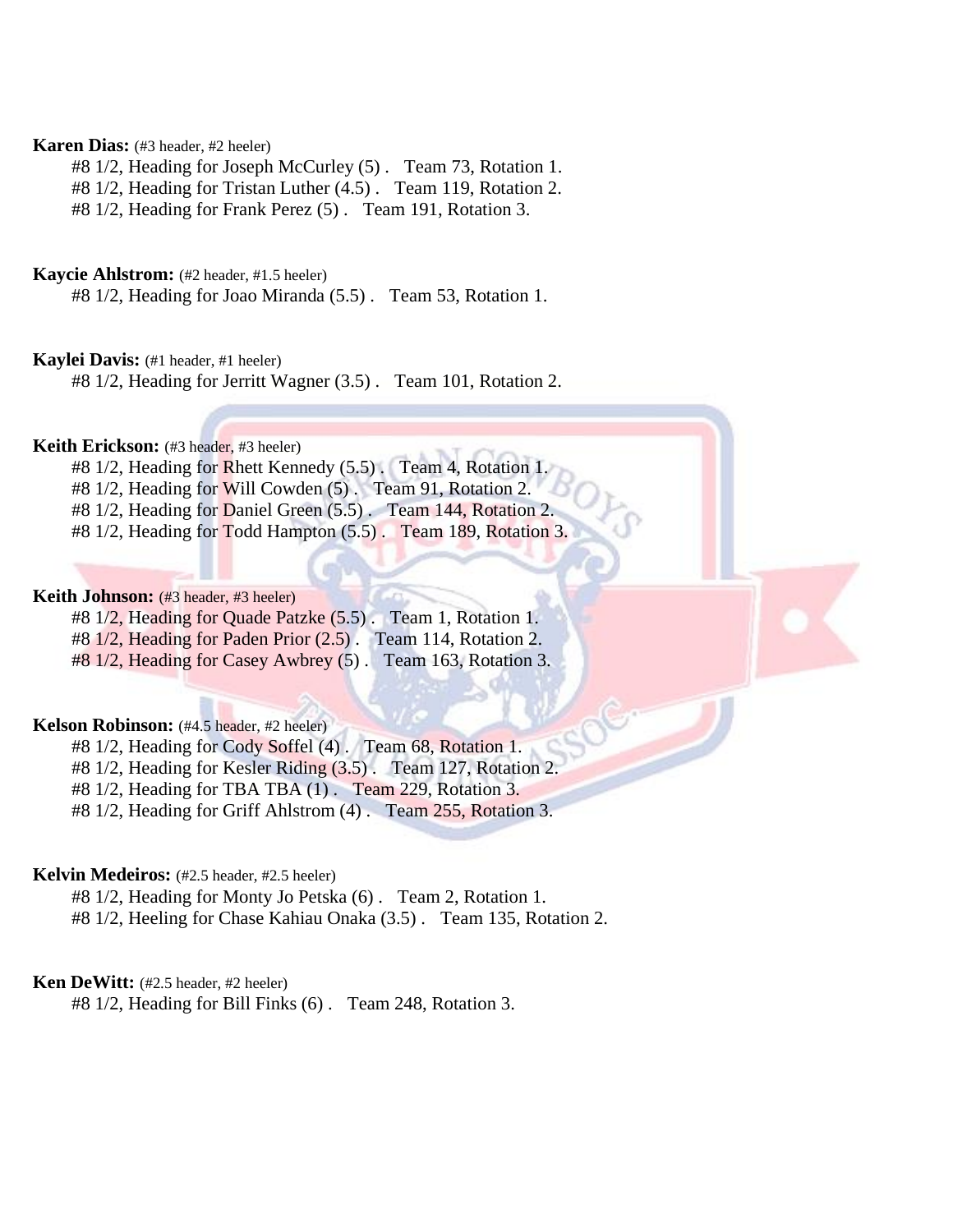#### **Kesler Riding:** (#3.5 header, #3.5 heeler)

#8 1/2, Heeling for Howard Hutchings (3.5) . Team 71, Rotation 1.

#8 1/2, Heeling for Kelson Robinson (4.5) . Team 127, Rotation 2.

#8 1/2, Heeling for Kysen Stephensen (2) . Team 173, Rotation 3.

#### **Kysen Stephensen:** (#2 header, #2 heeler)

#8 1/2, Heading for Scott Lauaki (3.5) . Team 61, Rotation 1.

#8 1/2, Heading for Kesler Riding (3.5) . Team 173, Rotation 3.

#8 1/2, Heading for Trey Taylor (2.5) . Team 253, Rotation 3.

Lane Nielsen: (#3 header, #3 heeler)

#8 1/2, Heading for Riley Oberg (3.5) . Team 57, Rotation 1.

#### Larry Nordby: (#3.5 header, #3 heeler)

#8 1/2, Heading for Bud Streeter (3). Team 223, Rotation 3. #8 1/2, Heading for Duke Nordby (1.5) . Team 244, Rotation 3.

#### Levi Rita: (#3 header, #2.5 heeler)

#8 1/2, Heading for Robert Rita (2.5) . Team 81, Rotation 2. #8 1/2, Heading for Chaz Rita (3) . Team 137, Rotation 2.

#8 1/2, Heading for Ethan Awa (5) . Team 183, Rotation 3.

#### Luis Rincon: (#2 header, #2 heeler)

#8 1/2, Heeling for Peter Rincon (3) . Team 236, Rotation 3.

#### **Mackay Spyrow:** (#4 header, #4.5 heeler)

#8 1/2, Heading for Jack Curry (4) . Team 84, Rotation 2.

#8 1/2, Heading for Stoney Boy Joseph (4.5) . Team 143, Rotation 2.

#8 1/2, Heeling for Todd York (3.5) . Team 190, Rotation 3.

#8 1/2, Heeling for Shane Bohach (4) . Team 220, Rotation 3.

#### **Marcus Marriott:** (#3 header, #2 heeler)

#8 1/2, Heading for Dan Holland (5.5) . Team 18, Rotation 1.

#8 1/2, Heading for Brayden Schmidt (5.5) . Team 51, Rotation 1.

#8 1/2, Heading for Casey Awbrey (5) . Team 112, Rotation 2.

#8 1/2, Heading for Casey Ladner (4.5) . Team 161, Rotation 3.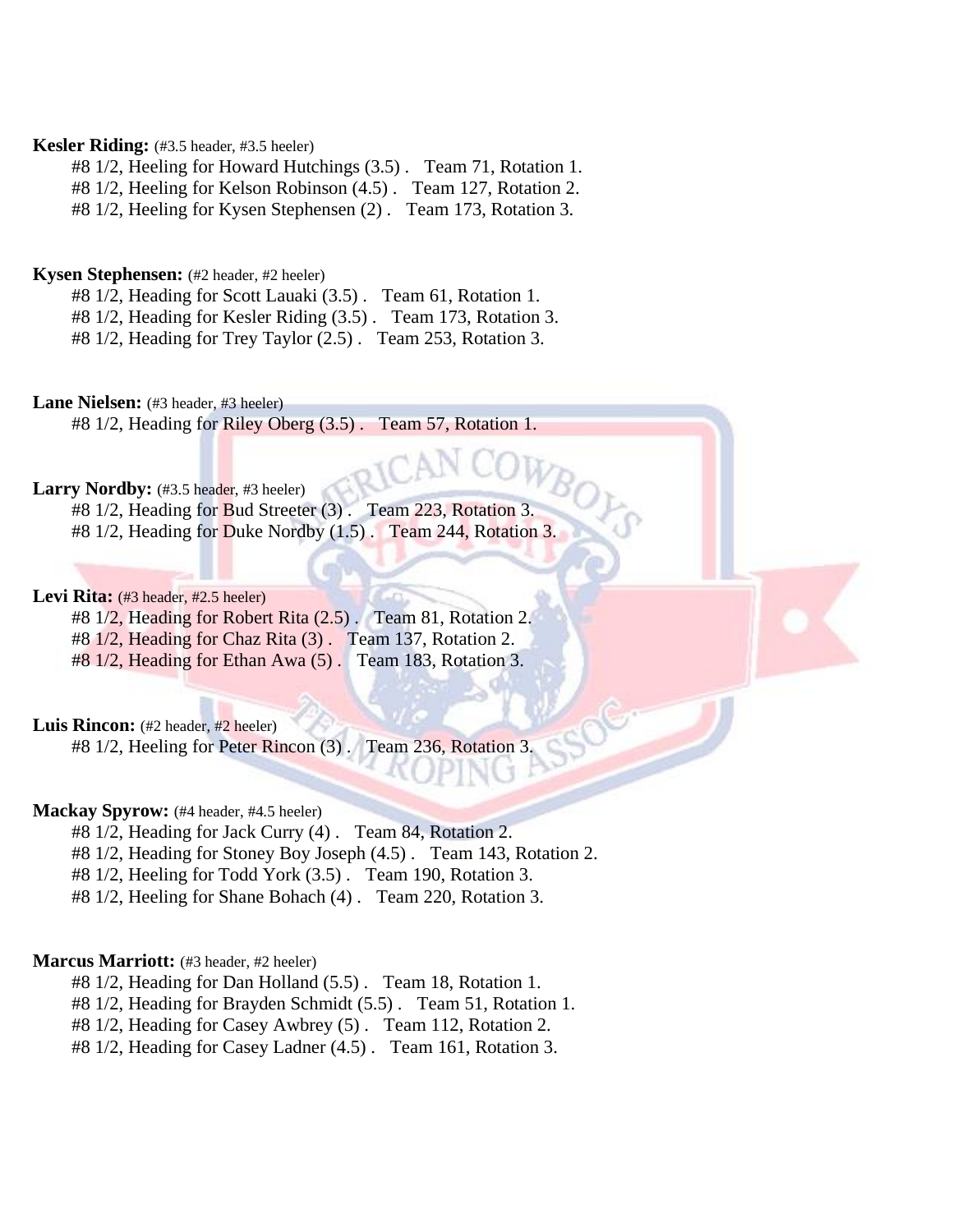#### **Marti Anderson:** (#3 header, #2 heeler)

#8 1/2, Heading for Mike Johns (5) . Team 142, Rotation 2.

#8 1/2, Heading for Dan Holland (5.5) . Team 203, Rotation 3.

#### **Mason McDaniel:** (#3 header, #2 heeler)

#8 1/2, Heading for Ryan Powell (5) . Team 13, Rotation 1.

#8 1/2, Heading for Brayden Schmidt (5.5) . Team 152, Rotation 3.

#8 1/2, Heading for Russell Funk (5.5) . Team 198, Rotation 3.

#8 1/2, Heading for Chad McDaniel (5) . Team 230, Rotation 3.

#### **Matt Hussman:** (#4.5 header, #4.5 heeler)

#8 1/2, Heeling for Curtis English (3.5) . Team 69, Rotation 1.

#8 1/2, Heeling for Todd York (3.5) . Team 149, Rotation 2.

#8 1/2, Heeling for Tye Fitzpatrick (4) . Team 218, Rotation 3.

#8 1/2, Heeling for Chance Kretschmer (3.5) . Team 251, Rotation 3.

#### **Matt Liston:** (#3 header, #5.5 heeler)

#8 1/2, Heeling for Chris Awa (3) . Team 66, Rotation 1. #8 1/2, Heeling for Cade Liston (3) . Team 214, Rotation 3.

#8 1/2, Heeling for Ryder Winn (2.5) . Team 225, Rotation 3.

#8 1/2, Heeling for Chris Hanks (3) . Team 250, Rotation 3.

#### **McKenna Wood:** (#2.5 header, #1.5 heeler)

#8 1/2, Heading for Spencer Mitchell (6) . Team 3, Rotation 1. #8 1/2, Heading for Todd Hampton (5.5). Team 52, Rotation 1. #8 1/2, Heading for Anselmo Ramirez (5) . Team 92, Rotation 2.

#8 1/2, Heading for Rhett Kennedy (5.5) . Team 165, Rotation 3.

#### **McKennan Buckner:** (#4 header, #3.5 heeler)

#8 1/2, Heading for Jake Raley (3.5) . Team 40, Rotation 1.

#8 1/2, Heading for Bobby Roberts (4.5) . Team 182, Rotation 3.

#### **Mike Johns:** (#4 header, #5 heeler)

#8 1/2, Heeling for Bailey Kretschmer (3) . Team 26, Rotation 1.

#8 1/2, Heeling for Chance Kretschmer (3.5) . Team 89, Rotation 2.

#8 1/2, Heeling for Marti Anderson (3) . Team 142, Rotation 2.

#8 1/2, Heeling for Sammy Saunders (3.5) . Team 258, Rotation 3.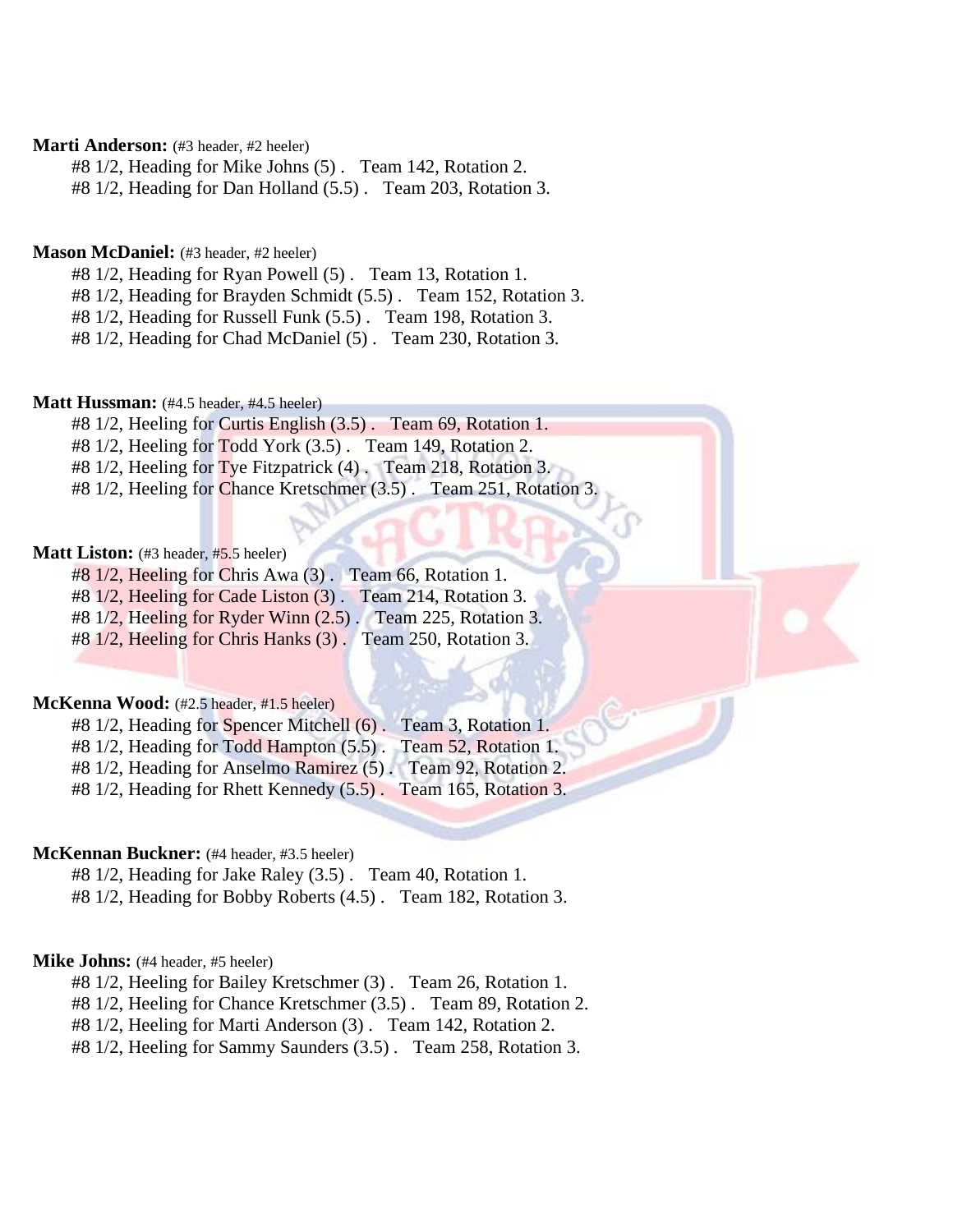#### Monty Crist: (#5 header, #5 heeler)

#8 1/2, Heeling for Paden Prior (2.5) . Team 42, Rotation 1.

#8 1/2, Heeling for Colby Scott Smith (3) . Team 126, Rotation 2.

#8 1/2, Heeling for Joseph Rossi (3.5) . Team 178, Rotation 3.

#8 1/2, Heeling for JT Bradley (3.5) . Team 237, Rotation 3.

#### **Monty Jo Petska:** (#5 header, #6 heeler)

#8 1/2, Heeling for Kelvin Medeiros (2.5) . Team 2, Rotation 1.

#8 1/2, Heeling for Delton Cullins (2.5) . Team 44, Rotation 1.

#8 1/2, Heeling for Ryder Winn (2.5) . Team 171, Rotation 3.

#8 1/2, Heeling for Brodee Tebbs (2.5) . Team 234, Rotation 3.

#### **Nathan Scott:** (#4 header, #4 heeler)

#8 1/2, Heeling for Caden Lehman (4.5). Team 64, Rotation 1.

#8 1/2, Heeling for Nolan Scott (3). Team 158, Rotation 3.

#### **Noah Williams:** (#4.5 header, #4.5 heeler)

#8 1/2, Heeling for Blake VanStavern (3) . Team 16, Rotation 1.

#8 1/2, Heeling for Denton Williams (3) . Team 86, Rotation 2.

#8 1/2, Heeling for Tommy Lee (4) . Team 148, Rotation 2.

#8 1/2, Heeling for Brayden Grashuis (3) . Team 196, Rotation 3.

#### **Nolan Scott:** (#3 header, #2.5 heeler)

#8 1/2, Heading for Rhett Kennedy (5.5) . Team 38, Rotation 1. #8 1/2, Heading for Gavin Cardoza (4.5) . Team 108, Rotation 2.

#8 1/2, Heading for Nathan Scott (4) . Team 158, Rotation 3.

#### Paden Prior: (#2.5 header, #2.5 heeler)

#8 1/2, Heading for Monty Crist (5) . Team 42, Rotation 1.

#8 1/2, Heeling for Keith Johnson (3) . Team 114, Rotation 2.

#### **Paul Dunn:** (#4.5 header, #4.5 heeler)

#8 1/2, Heeling for Devon McDaniel (4) . Team 45, Rotation 1.

#8 1/2, Heeling for Jake Raley (3.5) . Team 106, Rotation 2.

#8 1/2, Heeling for TC Hammack (3.5) . Team 159, Rotation 3.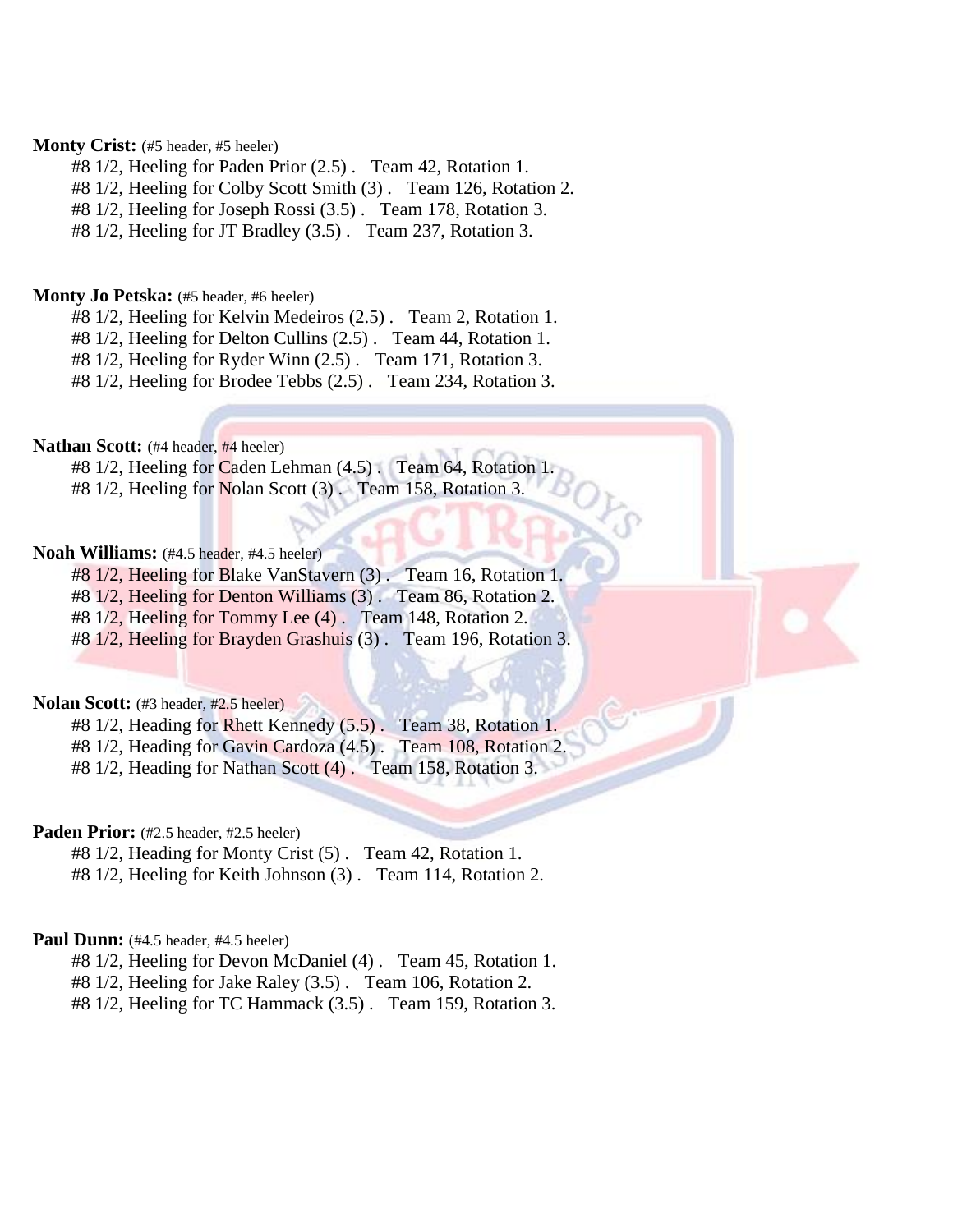#### **Paul Mullins:** (#4 header, #4.5 heeler)

#8 1/2, Heeling for Cobie Dodds (4) . Team 11, Rotation 1.

#8 1/2, Heeling for Zane Denio (3.5) . Team 70, Rotation 1.

#8 1/2, Heeling for Joseph Rossi (3.5) . Team 133, Rotation 2.

#8 1/2, Heeling for Tristan Luther (4) . Team 177, Rotation 3.

**Peter Rincon:** (#3 header, #3 heeler)

#8 1/2, Heading for Luis Rincon (2) . Team 236, Rotation 3.

#### **Preston Young:** (#3.5 header, #3 heeler)

#8 1/2, Heading for Jeff Gieck (3.5) . Team 67, Rotation 1.

#8 1/2, Heading for Casey Awbrey (5) . Team 238, Rotation 3.

#8 1/2, Heading for Casey Ladner (4.5) . Team 239, Rotation 3.

#### Quade Patzke: (#5.5 header, #5.5 heeler)

#8 1/2, Heeling for Keith Johnson (3). Team 1, Rotation 1.

#8 1/2, Heeling for Jeanne Gieck (2) . Team 100, Rotation 2.

#8 1/2, Heeling for Annie Quinn Barney (2) . Team 151, Rotation 3.

#8 1/2, Heeling for Sammy Jo Duby (3) . Team 212, Rotation 3.

#### **Ram T. Hughes:** (#3 header, #4.5 heeler)

#8 1/2, Heeling for Jace Hanks (3.5) . Team 32, Rotation 1. #8 1/2, Heeling for Cailee Hall (3.5). Team 110, Rotation 2.

#### **Randy Rogers:** (#3.5 header, #2.5 heeler)

#8 1/2, Heading for TJ Griener (4) . Team 31, Rotation 1. #8 1/2, Heading for Glen Nelson (4.5) . Team 95, Rotation 2.

#### **Rhett Kennedy:** (#4.5 header, #5.5 heeler)

#8 1/2, Heeling for Keith Erickson (3) . Team 4, Rotation 1.

#8 1/2, Heeling for Nolan Scott (3) . Team 38, Rotation 1.

#8 1/2, Heeling for Rylee George (3) . Team 117, Rotation 2.

#8 1/2, Heeling for McKenna Wood (2.5) . Team 165, Rotation 3.

#### **Rick Fausone:** (#3 header, #4 heeler)

#8 1/2, Heeling for Roy Branco (4) . Team 103, Rotation 2.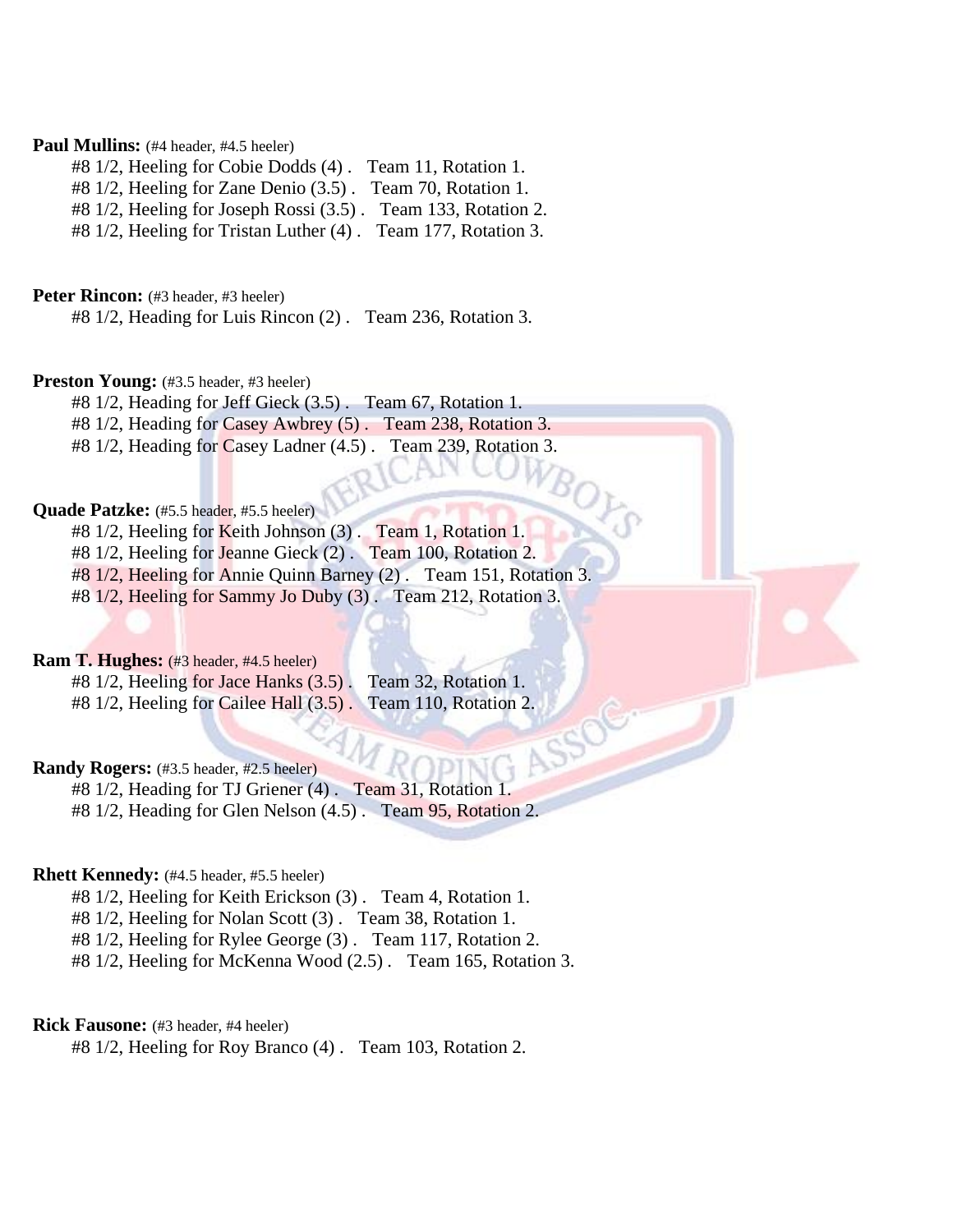**Riley Oberg:** (#3.5 header, #3.5 heeler)

#8 1/2, Heeling for Lane Nielsen (3) . Team 57, Rotation 1.

**Robert Rita:** (#3 header, #2.5 heeler)

#8 1/2, Heeling for Levi Rita (3) . Team 81, Rotation 2.

#8 1/2, Heeling for Stoney Joseph (3.5) . Team 136, Rotation 2.

**Roy Branco:** (#4 header, #4 heeler)

#8 1/2, Heading for TBA TBA (1) . Team 93, Rotation 2.

#8 1/2, Heading for Rick Fausone (4) . Team 103, Rotation 2.

**Russell Funk:** (#4.5 header, #5.5 heeler)

#8 1/2, Heeling for Tayler Felton (3). Team 48, Rotation 1.

#8 1/2, Heeling for Joseyray Funk (3) . Team 118, Rotation 2.

#8 1/2, Heeling for Mason McDaniel (3) . Team 198, Rotation 3.

#8 1/2, Heeling for Colby Scott Smith (3) . Team 213, Rotation 3.

#### **Ryan Bettencourt:** (#3.5 header, #3 heeler)

#8 1/2, Heading for Gary Ford (4.5) . Team 206, Rotation 3.

#8 1/2, Heading for Chase Helton (4.5) . Team 221, Rotation 3.

#8 1/2, Heading for Will Cowden (5) . Team 231, Rotation 3.

#8 1/2, Heading for Gavin Cardoza (4.5) . Team 240, Rotation 3.

#### **Ryan Fowler:** (#3 header, #4 heeler)

#8 1/2, Heeling for Blake VanStavern (3) . Team 132, Rotation 2.

#8 1/2, Heeling for Justin Stacy (3.5) . Team 226, Rotation 3.

#8 1/2, Heeling for Hank Brown (4) . Team 235, Rotation 3.

#### **Ryan Powell:** (#4 header, #5 heeler)

#8 1/2, Heeling for Mason McDaniel (3) . Team 13, Rotation 1.

#8 1/2, Heeling for Joseyray Funk (3) . Team 56, Rotation 1.

#8 1/2, Heeling for Jason Jones (3.5) . Team 123, Rotation 2.

#8 1/2, Heeling for Sammy Saunders (3.5) . Team 202, Rotation 3.

#### **Ryder Winn:** (#2.5 header, #2 heeler)

- #8 1/2, Heading for Jason Duby (6) . Team 63, Rotation 1.
- #8 1/2, Heading for Spencer Mitchell (6) . Team 125, Rotation 2.
- #8 1/2, Heading for Monty Jo Petska (6) . Team 171, Rotation 3.

#8 1/2, Heading for Matt Liston (5.5) . Team 225, Rotation 3.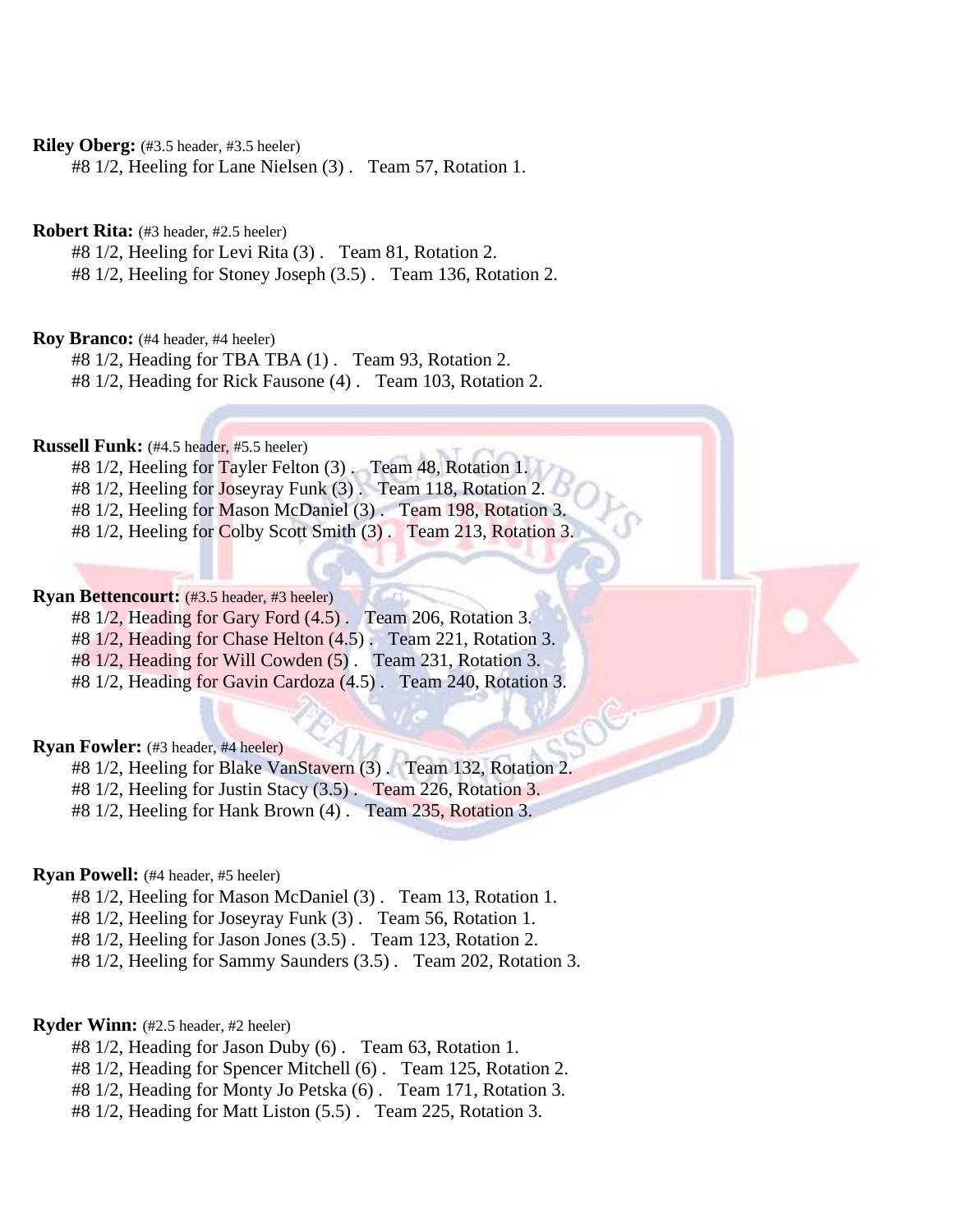#### **Rylee George:** (#3 header, #2 heeler)

#8 1/2, Heading for Brayden Schmidt (5.5) . Team 10, Rotation 1.

#8 1/2, Heading for Daniel Green (5.5) . Team 79, Rotation 2.

#8 1/2, Heading for Rhett Kennedy (5.5) . Team 117, Rotation 2.

#8 1/2, Heading for Joseph McCurley (5) . Team 160, Rotation 3.

#### **Sammy Saunders:** (#3.5 header, #4 heeler)

#8 1/2, Heading for Chad McDaniel (5) . Team 125.1, Rotation 3.

#8 1/2, Heeling for Devon McDaniel (4) . Team 160.1, Rotation 3.

#8 1/2, Heading for Ryan Powell (5) . Team 202, Rotation 3.

#8 1/2, Heading for Mike Johns (5) . Team 258, Rotation 3.

#### **Sammy Jo Duby:** (#3 header, #2 heeler)

#8 1/2, Heading for Dan Holland (5.5) . Team 60, Rotation 1.

#8 1/2, Heading for Brayden Schmidt (5.5). Team 96, Rotation 2.

#8 1/2, Heading for Asher Freeman (5.5) . Team 147, Rotation 2.

#8 1/2, Heading for Quade Patzke (5.5) . Team 212, Rotation 3.

#### **Scott Lauaki:** (#3.5 header, #3.5 heeler)

#8 1/2, Heeling for Howard Hutchings (3.5) . Team 17, Rotation 1.

#8 1/2, Heeling for Kysen Stephensen (2) . Team 61, Rotation 1.

#8 1/2, Heeling for Chris Hanks (3) . Team 122, Rotation 2.

#8 1/2, Heeling for Jace Hanks (3.5) . Team 216, Rotation 3.

#### **Shane Bohach:** (#4 header, #3 heeler)

#8 1/2, Heading for Steve Smith (4) . Team 105, Rotation 2.

#8 1/2, Heading for Clint Miller (3.5) . Team 156, Rotation 3.

#8 1/2, Heading for Mackay Spyrow (4.5) . Team 220, Rotation 3.

#### **Spencer Mitchell:** (#7 header, #6 heeler)

#8 1/2, Heeling for McKenna Wood (2.5) . Team 3, Rotation 1.

#8 1/2, Heeling for Brodee Tebbs (2.5) . Team 37, Rotation 1.

#8 1/2, Heeling for Ryder Winn (2.5) . Team 125, Rotation 2.

#8 1/2, Heeling for Justin Weber (2.5) . Team 176, Rotation 3.

#### Steve Dugger: (#2.5 header, #2.5 heeler)

#8 1/2, Heading for Jason Duby (6) . Team 185, Rotation 3.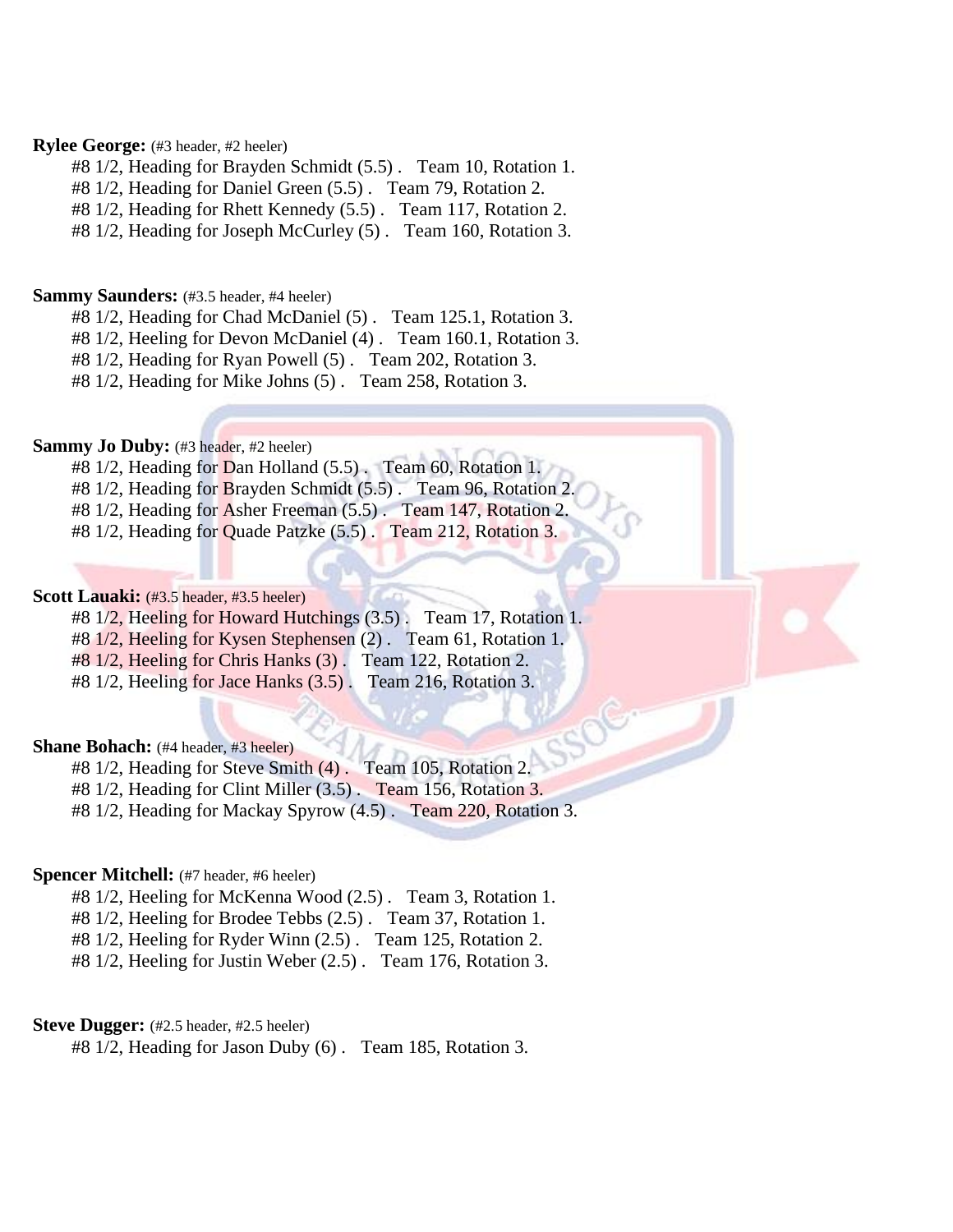#### Steve Gilson: (#4.5 header, #4.5 heeler)

#8 1/2, Heeling for Cody Cravens (3) . Team 58, Rotation 1.

#8 1/2, Heeling for Wade Bertsch (2.5) . Team 138, Rotation 2.

#### **Steve Hoffman:** (#3 header, #2 heeler)

#8 1/2, Heading for George Schmidt (4) . Team 242, Rotation 3.

#### **Steve Smith:** (#4 header, #4 heeler)

#8 1/2, Heeling for Shane Bohach (4) . Team 105, Rotation 2.

#8 1/2, Heeling for Gene Harry (4.5) . Team 155, Rotation 3.

#8 1/2, Heading for Bobby Roberts (4.5) . Team 211, Rotation 3.

#8 1/2, Heading for Clint Felton (4.5) . Team 257, Rotation 3.

## **Stoney Joseph:** (#3.5 header, #3.5 heeler)

#8 1/2, Heading for TBA TBA (1) . Team 43, Rotation 1. #8 1/2, Heading for Robert Rita (2.5) . Team 136, Rotation 2.

#8 1/2, Heading for Chaz Rita (3) . Team 184, Rotation 3.

#### **Stoney Boy Joseph:** (#3.5 header, #4.5 heeler)

#8 1/2, Heading for Gavin Cardoza (4.5) . Team 27, Rotation 1.

#8 1/2, Heeling for Hank Brown (4) . Team 54, Rotation 1.

#8 1/2, Heading for Ethan Awa (5) . Team 90, Rotation 2.

#8 1/2, Heeling for Mackay Spyrow (4) . Team 143, Rotation 2.

#### Tanner Smith: (#4.5 header, #4.5 heeler)

#8 1/2, Heading for Chelsey Bushnell (3) . Team 35, Rotation 1. #8 1/2, Heeling for Chase Kahiau Onaka (3.5) . Team 180, Rotation 3.

# **Tayler Felton:** (#3 header, #2 heeler)

#8 1/2, Heading for Clint Felton (4.5) . Team 9, Rotation 1.

#8 1/2, Heading for Russell Funk (5.5) . Team 48, Rotation 1.

#8 1/2, Heading for Dan Holland (5.5) . Team 167, Rotation 3.

#### **Taylor Bennett:** (#2 header, #2 heeler)

- #8 1/2, Heading for Daniel Green (5.5) . Team 15, Rotation 1.
- #8 1/2, Heading for Evan Bennett (1.5) . Team 78, Rotation 2.

#8 1/2, Heading for Jeff Ash (4) . Team 107, Rotation 2.

#8 1/2, Heading for Gary Ford (4.5) . Team 139, Rotation 2.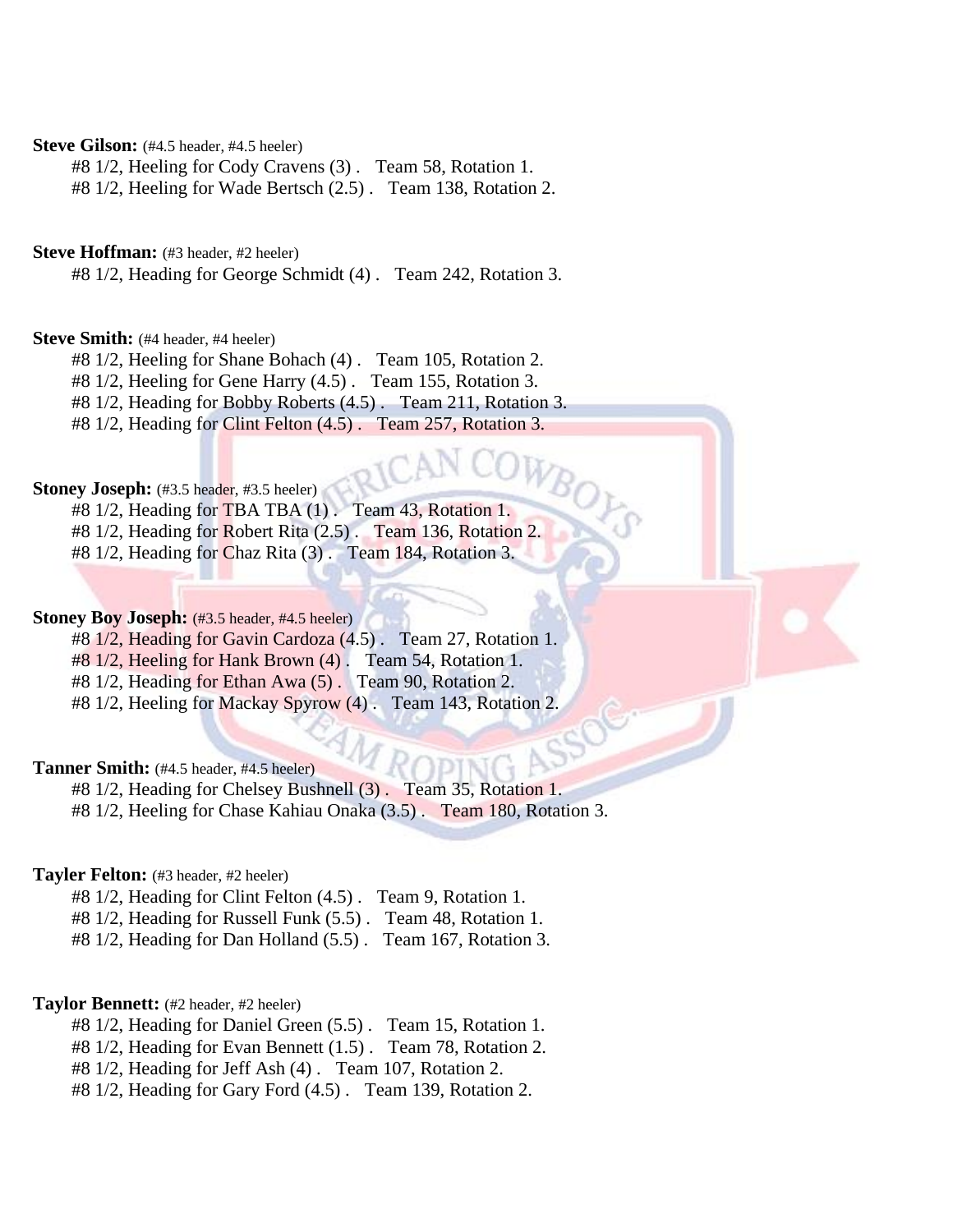#### **Taylor Speer:** (#3.5 header, #3.5 heeler)

#8 1/2, Heeling for Charlie Weeks (3.5) . Team 21, Rotation 1.

#8 1/2, Heeling for Trey Marriott (2.5) . Team 82, Rotation 2.

#8 1/2, Heeling for Cody Cravens (3) . Team 254, Rotation 3.

#### **TBA TBA:** (#1 header, #1 heeler)

#8 1/2, Heeling for Stoney Joseph (3.5) . Team 43, Rotation 1.

#8 1/2, Heeling for Devon McDaniel (4) . Team 88, Rotation 2.

#8 1/2, Heeling for Roy Branco (4) . Team 93, Rotation 2.

#8 1/2, Heeling for Butch Pope (1.5) . Team 166, Rotation 3.

#8 1/2, Heeling for Kelson Robinson (4.5) . Team 229, Rotation 3.

**TC Hammack:** (#3.5 header, #3.5 heeler)

 $#8 1/2$ , Heading for Paul Dunn  $(4.5)$ . Team 159, Rotation 3.

#### **Ted Williams:** (#3 header, #3.5 heeler)

#8 1/2, Heeling for Carson Williams (3) . Team 28, Rotation 1.

#8 1/2, Heeling for Hank Curry (3) . Team 109, Rotation 2.

#### **TJ Griener:** (#3 header, #4 heeler)

#8 1/2, Heeling for Randy Rogers (3.5) . Team 31, Rotation 1. #8 1/2, Heeling for Dario Ceresola (4) . Team 157, Rotation 3.

#### **Todd Hampton:** (#4.5 header, #5.5 heeler)

#8 1/2, Heeling for McKenna Wood (2.5) . Team 52, Rotation 1.

#8 1/2, Heeling for Danny Goddard (2.5) . Team 87, Rotation 2.

#8 1/2, Heeling for Delton Cullins (2.5) . Team 141, Rotation 2.

#8 1/2, Heeling for Keith Erickson (3) . Team 189, Rotation 3.

#### **Todd York:** (#3.5 header, #3.5 heeler)

#8 1/2, Heading for Glen Nelson (4.5) . Team 39, Rotation 1.

#8 1/2, Heading for Tommy Lee (4.5) . Team 98, Rotation 2.

#8 1/2, Heading for Matt Hussman (4.5) . Team 149, Rotation 2.

#8 1/2, Heading for Mackay Spyrow (4.5) . Team 190, Rotation 3.

#### **Tommy Lee:** (#4 header, #4.5 heeler)

- #8 1/2, Heeling for Denton Williams (3) . Team 29, Rotation 1.
- #8 1/2, Heeling for Todd York (3.5) . Team 98, Rotation 2.
- #8 1/2, Heading for Noah Williams (4.5) . Team 148, Rotation 2.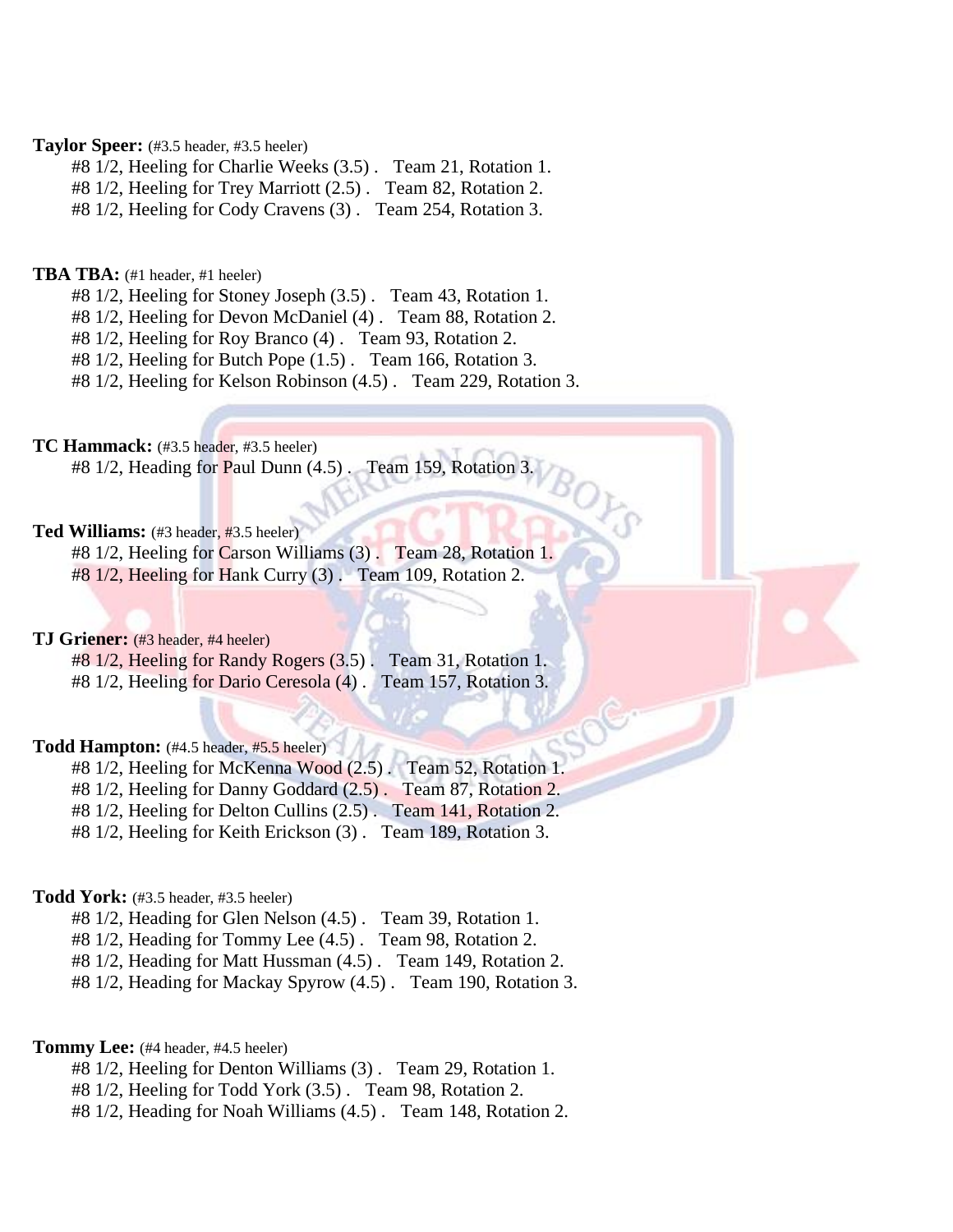#### **Travis Stewart:** (#5 header, #5 heeler)

#8 1/2, Heeling for Chance Kretschmer (3.5) . Team 7, Rotation 1.

#8 1/2, Heeling for Clayton Brown (2.5) . Team 209, Rotation 3.

#8 1/2, Heeling for Colby Scott Smith (3) . Team 245, Rotation 3.

#### **Trey Marriott:** (#2.5 header, #2.5 heeler)

#8 1/2, Heading for Taylor Speer (3.5) . Team 82, Rotation 2.

#### **Trey Taylor:** (#2.5 header, #2.5 heeler)

#8 1/2, Heeling for Kysen Stephensen (2) . Team 253, Rotation 3.

## **Tristan Luther:** (#4 header, #4.5 heeler)

- #8 1/2, Heading for Bobby Roberts (4.5). Team 30, Rotation 1.
- $#8\ 1/2$ , Heeling for Tyson Perez (3.5). Team 77, Rotation 2.
- #8 1/2, Heeling for Karen Dias (3). Team 119, Rotation 2.
- #8 1/2, Heading for Paul Mullins (4.5) . Team 177, Rotation 3.

#### **Tucker Gomes:** (#2.5 header, #2 heeler)

#8 1/2, Heading for Chaz Rita (3) . Team 215, Rotation 3.

#### **Tye Fitzpatrick:** (#4 header, #3 heeler)

#8 1/2, Heading for Cody Soffel (4) . Team 8, Rotation 1. #8 1/2, Heading for Matt Hussman (4.5) . Team 218, Rotation 3.

#### **Tyson Perez:** (#3.5 header, #3.5 heeler)

#8 1/2, Heading for Tristan Luther (4.5) . Team 77, Rotation 2. #8 1/2, Heading for Frank Perez (5) . Team 208, Rotation 3.

#### **Wade Bertsch:** (#2.5 header, #2.5 heeler)

#8 1/2, Heading for George Schmidt (4) . Team 83, Rotation 2. #8 1/2, Heading for Steve Gilson (4.5) . Team 138, Rotation 2.

#### **Walt Rodman:** (#4.5 header, #5 heeler)

#8 1/2, Heeling for Colt Cowden (3.5) . Team 49, Rotation 1.

#8 1/2, Heeling for Eli Green (3.5) . Team 153, Rotation 3.

- #8 1/2, Heeling for Caleb Cowden (3.5) . Team 201, Rotation 3.
- #8 1/2, Heeling for JT Bradley (3.5) . Team 205, Rotation 3.